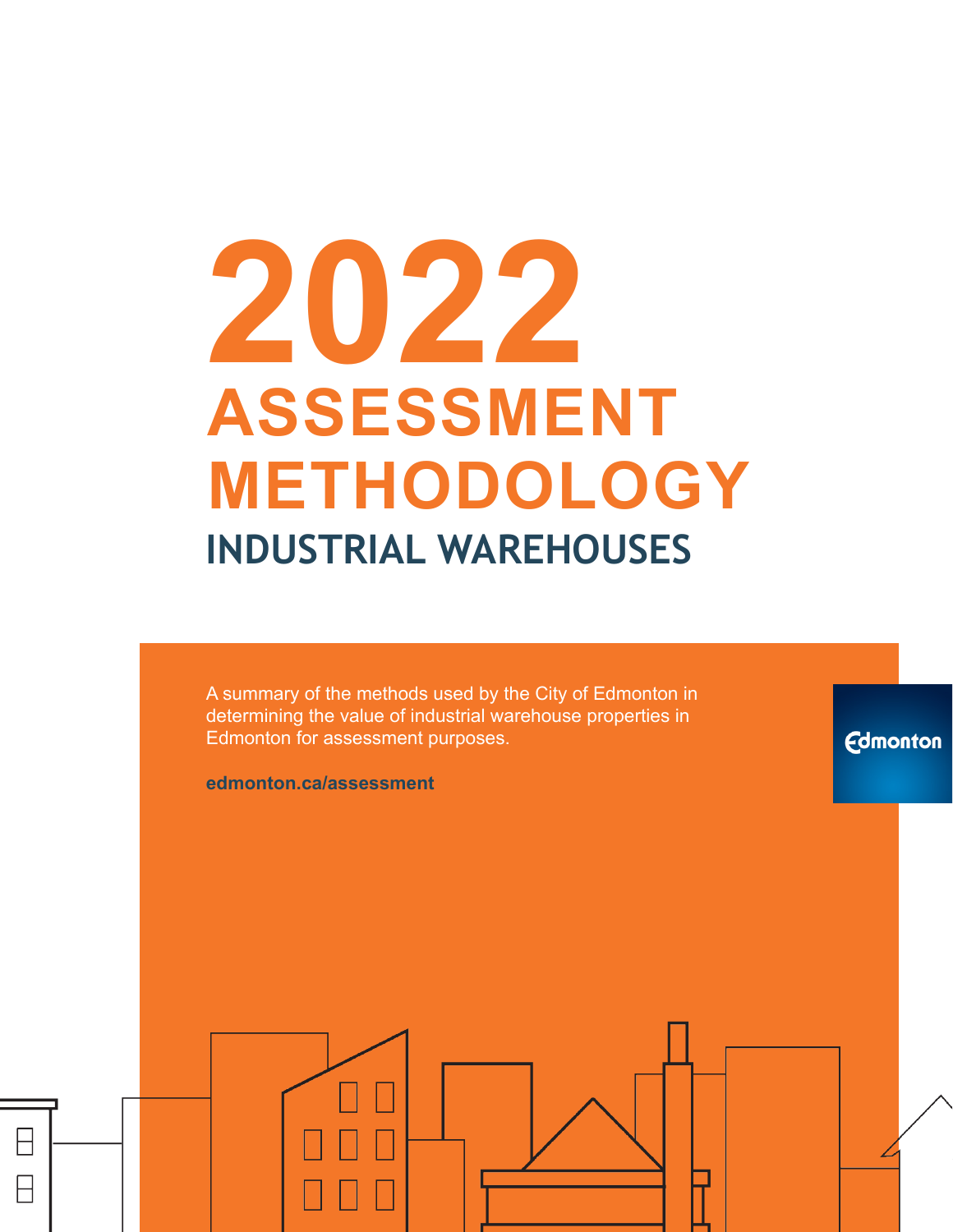# **Table of Contents**

| <b>Scope</b>                                                | 3  |
|-------------------------------------------------------------|----|
| <b>Introduction</b>                                         | 3  |
| <b>Mass Appraisal</b>                                       | 5  |
| <b>Valuation Model</b>                                      | 7  |
| <b>Property Groups</b>                                      | 7  |
| Sub-Group                                                   | 7  |
| Approaches to Value                                         | 8  |
| <b>Direct Comparison Approach</b>                           | 8  |
| Zoning                                                      | 9  |
| <b>Variables</b>                                            | 10 |
| Main floor total area                                       | 10 |
| Industrial market area                                      | 10 |
| Site coverage                                               | 11 |
| Effective year built                                        | 11 |
| <b>Traffic influence</b>                                    | 11 |
| Condition                                                   | 12 |
| Main floor finished area                                    | 13 |
| Upper floor finished area                                   | 13 |
| <b>Adjustments</b>                                          | 13 |
| <b>Rear building</b>                                        | 13 |
| Irregular lot shape                                         | 13 |
| Topography                                                  | 13 |
| Access to lot                                               | 13 |
| <b>Functional obsolescence</b>                              | 13 |
| Industrial adjustment                                       | 13 |
| Landfill influence                                          | 13 |
| Easement                                                    | 13 |
| Contamination                                               | 14 |
| Adjustment amounts                                          | 14 |
| <b>Definitions</b>                                          | 15 |
| <b>Sample Industrial Warehouse Assessment Detail Report</b> | 16 |
| <b>Methods to Adjust Comparables</b>                        | 19 |
| Quantitative Adjustments                                    | 19 |
| <b>Qualitative Analysis</b>                                 | 20 |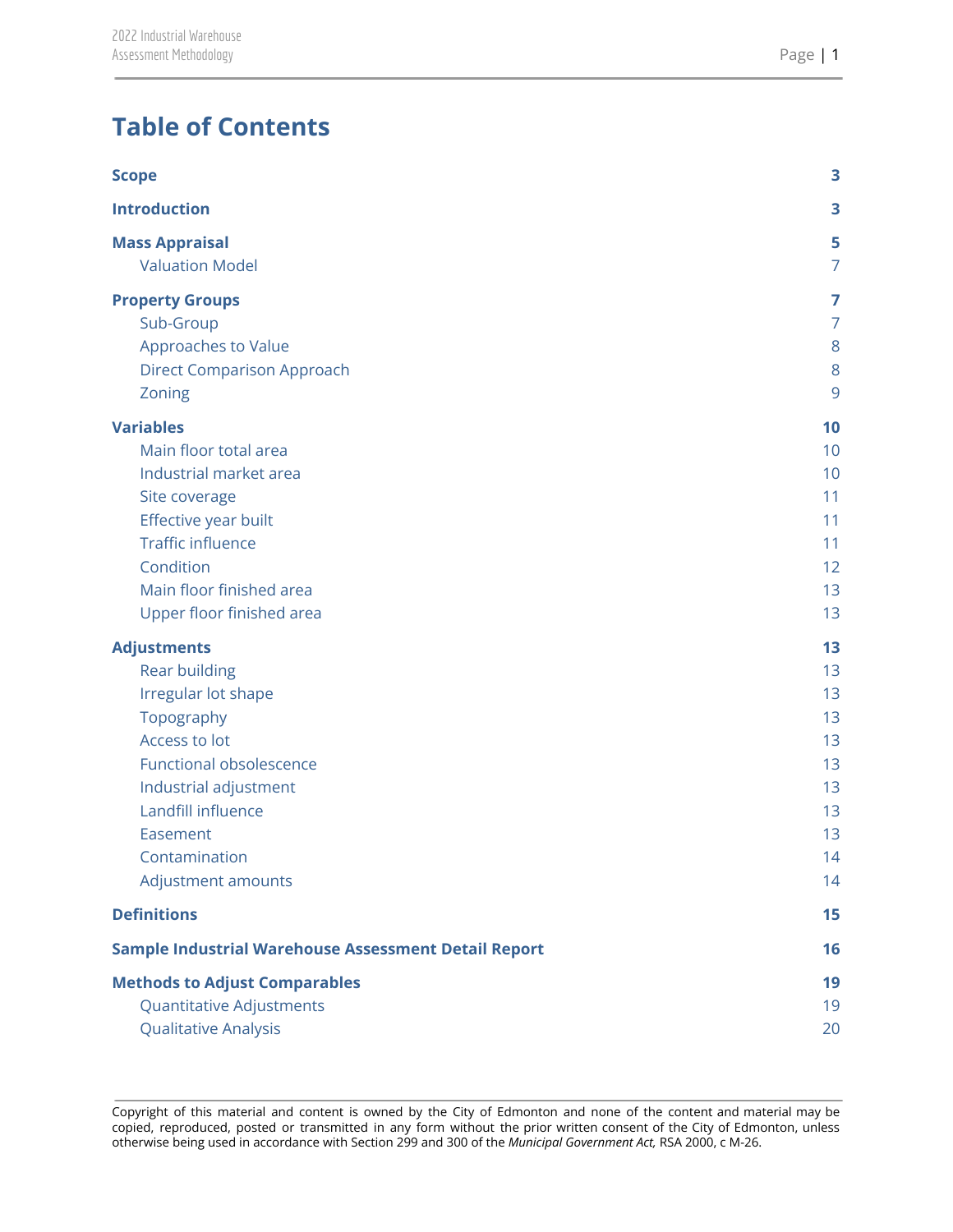| <b>References</b>                          |    |
|--------------------------------------------|----|
| <b>Appendix</b>                            | 22 |
| Industrial Warehouse Market Area Group Map | 22 |
| Time Adjustment Chart                      | 25 |
| <b>Zone Summary</b>                        | 26 |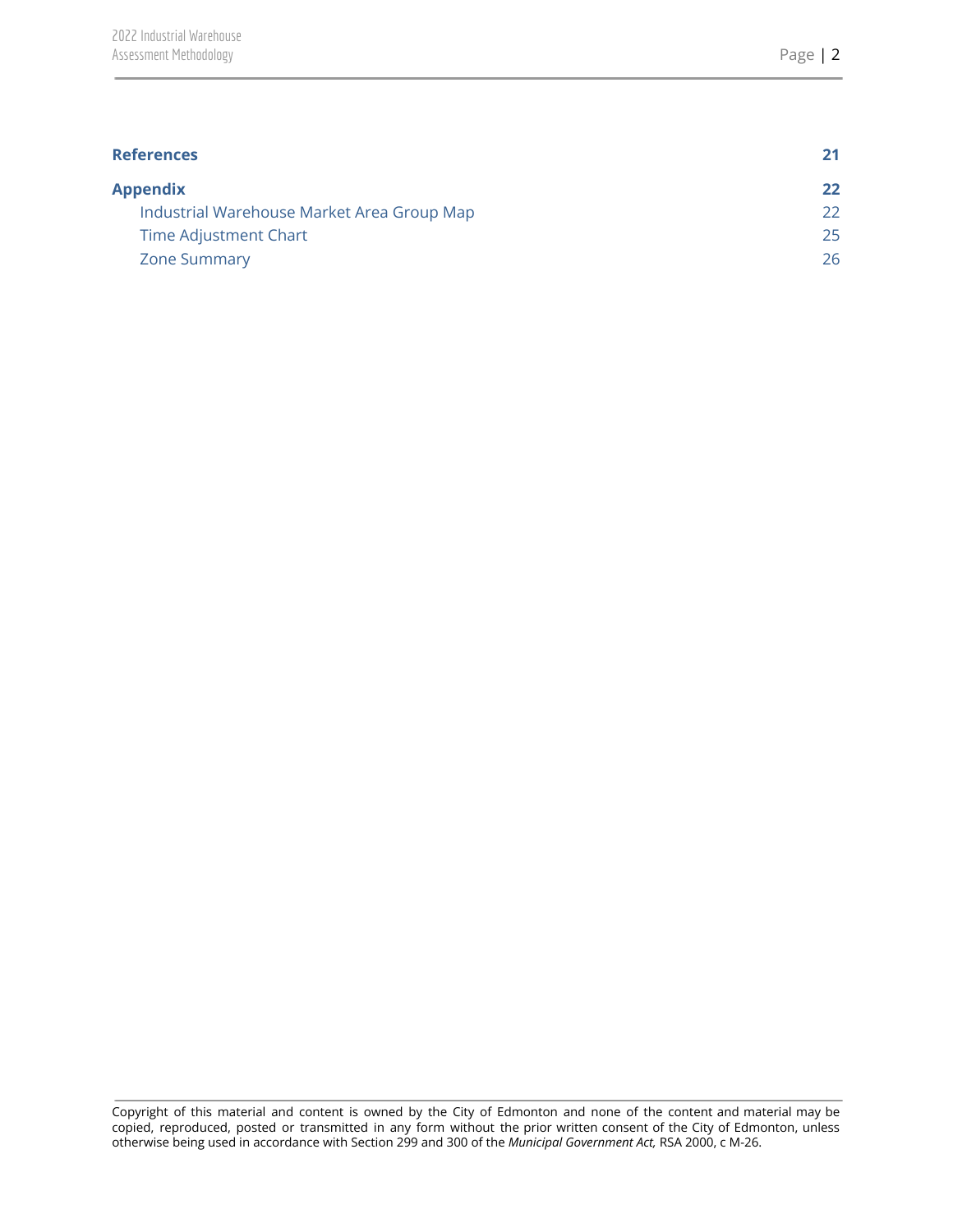# <span id="page-3-0"></span>**Scope**

This guide explains how industrial warehouse properties are valued for assessment purposes. The guide is intended as a tool and complements the assessor's judgment in the valuation process.

## <span id="page-3-1"></span>**Introduction**

Property assessments in the City of Edmonton are prepared in accordance with the requirements of the Municipal Government Act, R.S.A. 2000, c. M-26, (hereinafter "MGA") and the *Matters Relating to Assessment and Taxation Regulation, 2018*, Alta Reg 203/17, (hereinafter "MRAT"). The *MRAT* regulation establishes the valuation standard to be used, defines the procedures to be applied, and proposes objectives for the quality to be achieved in the preparation of assessments. The legislation requires the municipality to prepare assessments that represent market value by application of the mass appraisal process. All assessments are expected to meet quality standards prescribed by the province in the MRAT regulation.

Property assessments represent:

- an estimate of the value;
- of the fee simple estate in the property;
- as the property existed on December 31, 2021;
- reflecting typical market conditions;
- as if the property had been sold on July 1, 2021;
- on the open market;
- from a willing seller to a willing buyer.

The assessment is an estimate of the value that would result when those specific, defined conditions are met.

The legislation requires the City of Edmonton to assess the fee simple estate.

"Fee simple interest [is] absolute ownership unencumbered by any other interest or estate… leased fee interest [is] the ownership interest held by the lessor, which includes the right to the contract rent specified in the lease plus the reversionary right when the lease expires… leasehold interest [is] the interest held by the lessee (the tenant or renter) through a lease conveying the rights of use and occupancy for a stated term under certain conditions." *Appraisal Institute of Canada, The Appraisal of Real Estate Third Canadian Edition,*

*Vancouver, Canada, 2010, page 6.4*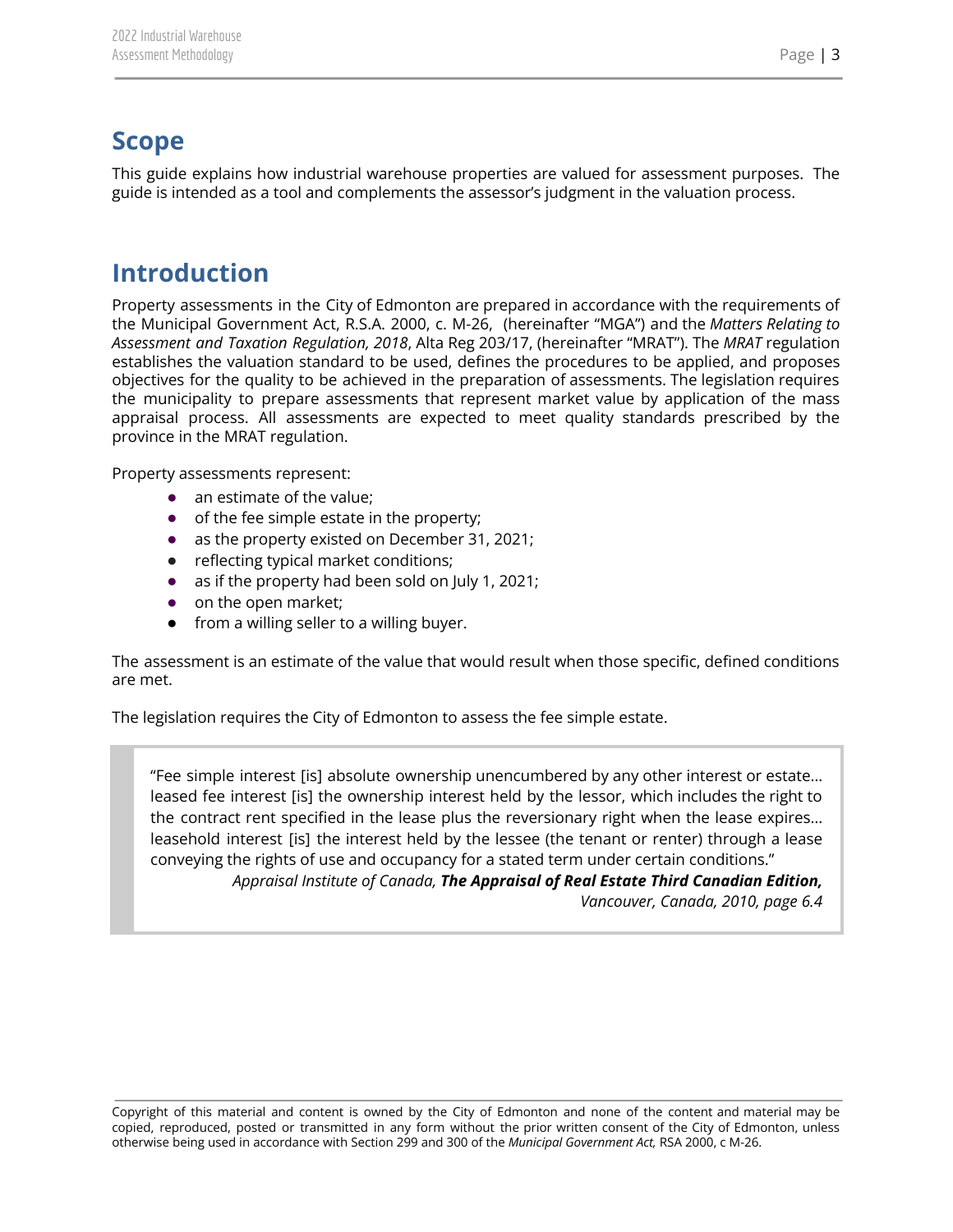Both *market value* and *property,* along with additional terms are defined in *MGA* and *MRAT* :

s.284(1)(r) "**property**" means (i) a parcel of land (ii) an improvement, or (iii) a parcel of land and the improvements to it *MGA .s.284(1)(r)* s.1(k) "**regulated property**" means (i) land in respect of which the valuation standard is agricultural use value, (ii) designated industrial property, or (iii) machinery and equipment *MRAT s.1(k)* s.9(1) the **valuation standard** for the land and improvements is market value unless subsection (2)… applies *MRAT s.9(1)* s.1(1)(n) "**market value**" means the amount that a property, as defined in section 284(1)(r), might be expected to realize if it is sold on the open market by a willing seller to a willing buyer *MGA s.1(1)(n) s.5* An assessment of property based on **market value** (a) must be prepared using mass appraisal, (b) must be an estimate of the value of the fee simple estate in the property, and (c) must reflect typical market conditions for properties similar to that property *MRAT s.5* s.289(2) Each assessment must reflect (a) the characteristics and physical condition of the property on **December 31** of the year prior to the year in which a tax is imposed *MGA s.289(2)(a)* s.6 Any assessment prepared in accordance with the Act must be an estimate of the value of a property on **July 1** of the assessment year *MRAT s.6* s.1(g) "**mass appraisal**" means the process of preparing assessments for a group of properties using standard methods and common data and allowing for statistical testing *MRAT s.1(g)*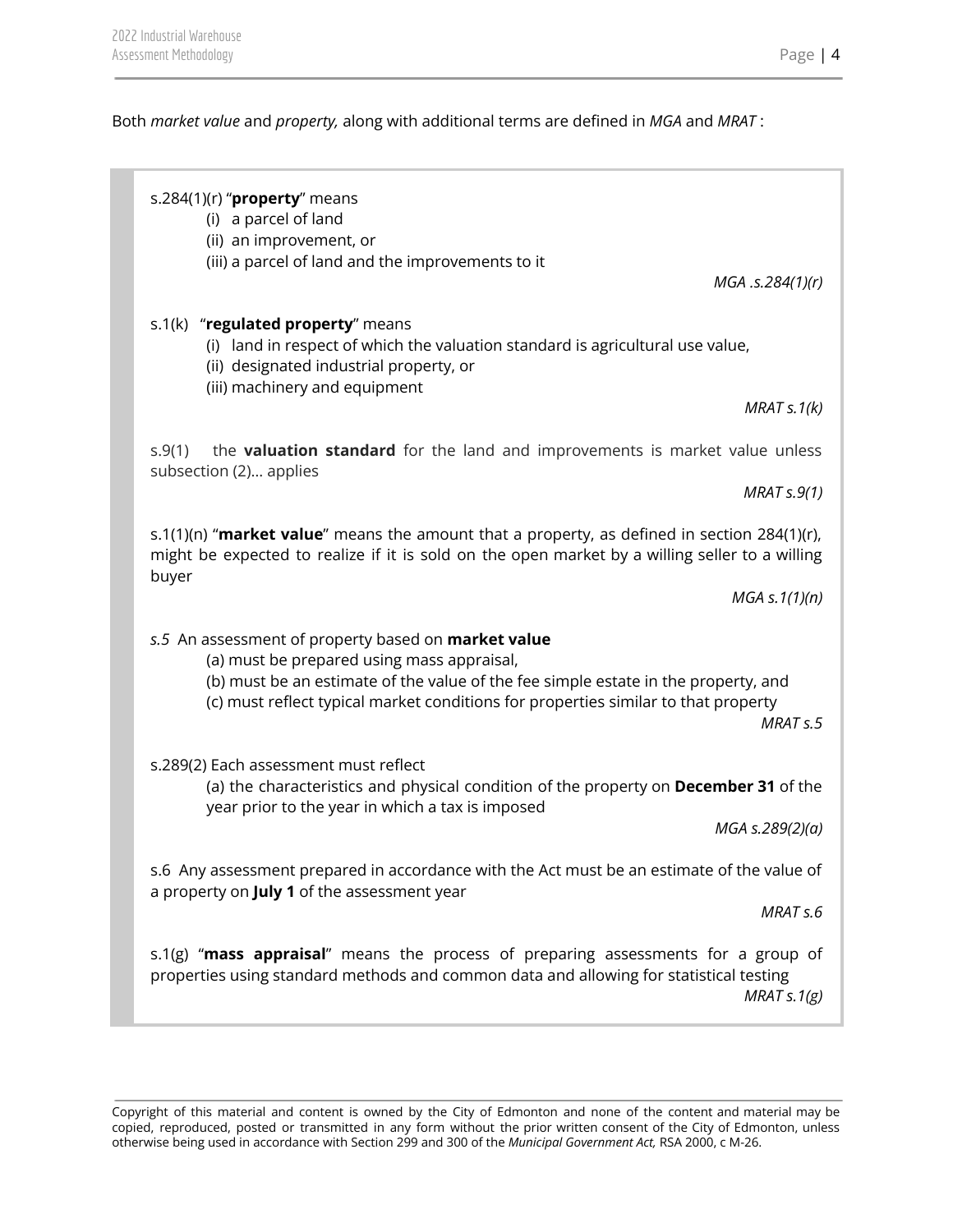# <span id="page-5-0"></span>**Mass Appraisal**

Mass appraisal is the legislated methodology used by the City of Edmonton for valuing individual properties, and involves the following process:

- properties are stratified into groups of comparable properties
- common property characteristics are identified for the properties in each group
- a uniform valuation model is created for each property group
- 31(c) **"valuation model"** means the representation of the relationship between property characteristics and their value in the real estate marketplace using a mass appraisal process

*MRAT s.31(c)*

The following two quotations indicate how the International Association of Assessing Officers distinguishes between mass appraisal and single-property appraisal:

"... single-property appraisal is the valuation of a particular property as of a given date: mass appraisal is the valuation of many properties as of a given date, using standard procedures and statistical testing."

"Also, mass appraisal requires standardized procedures across many properties. Thus, valuation models developed for mass appraisal purposes must represent supply and demand patterns for groups of properties rather than a single property."

*Property Appraisal and Assessment Administration, pg. 88-89*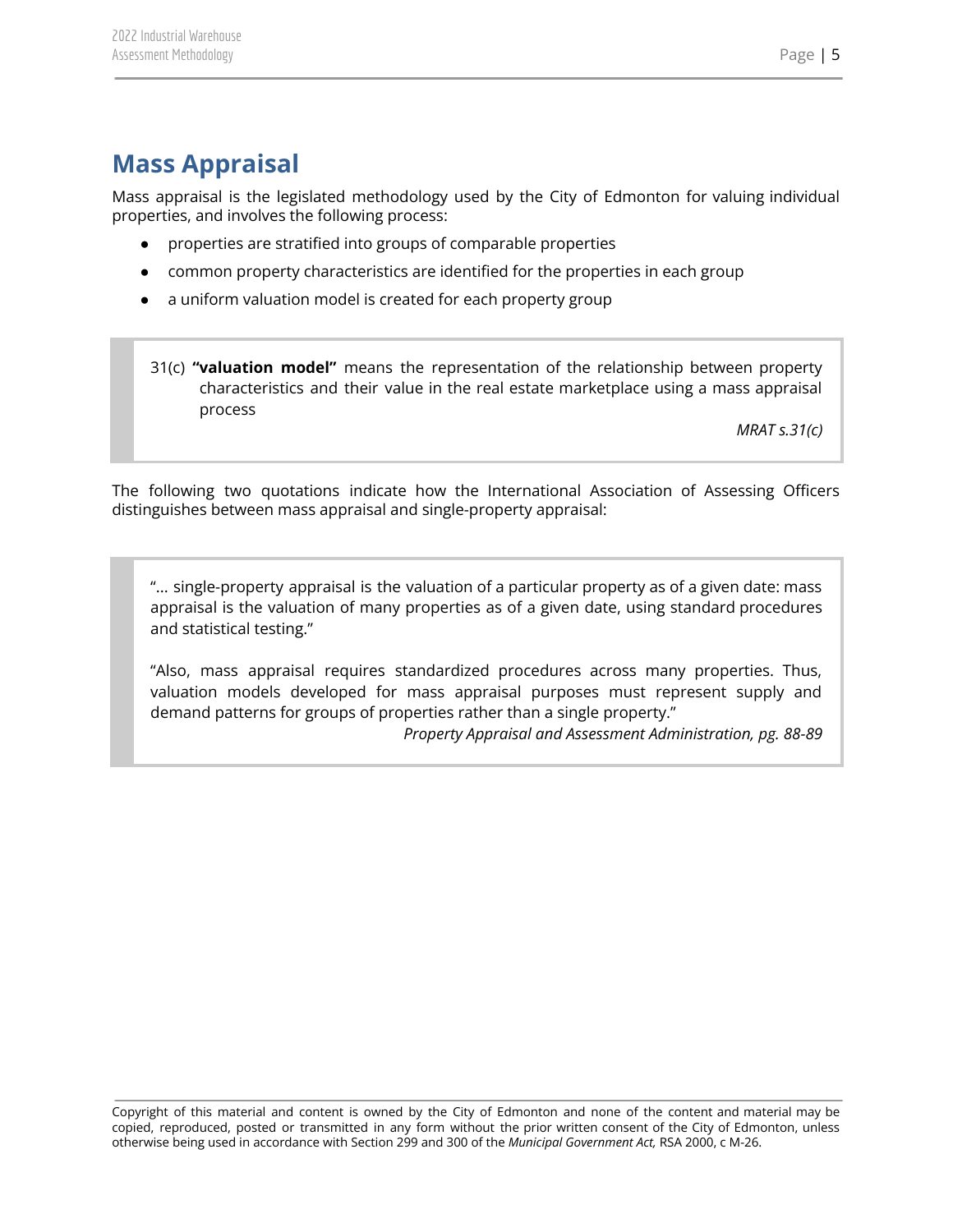For both mass appraisal and single-property appraisal, the process consists of the following stages:

| <b>Single Appraisal</b>                                                                                                                                                                            |
|----------------------------------------------------------------------------------------------------------------------------------------------------------------------------------------------------|
| The client specifies the nature of<br>determine the assessment base<br>the value to be estimated,<br>including rights to be valued,<br>effective date of valuation, and<br>any limiting conditions |
| The extent of data collection is<br>continuing program to maintain<br>specific to each assignment and<br>a current database of property<br>depends on the nature of the<br>client's requirements   |
| Mass appraisal is predicated on<br>Market analysis includes the<br>analysis of highest and best use                                                                                                |
| Subject property is the focus of<br>the valuation. The analysis of<br>comparable properties is<br>generally six or less                                                                            |
| The reliability of the value<br>estimate is more subjective.<br>Acceptability can be judged by<br>the depth of research and<br>analysis of comparable sales                                        |
|                                                                                                                                                                                                    |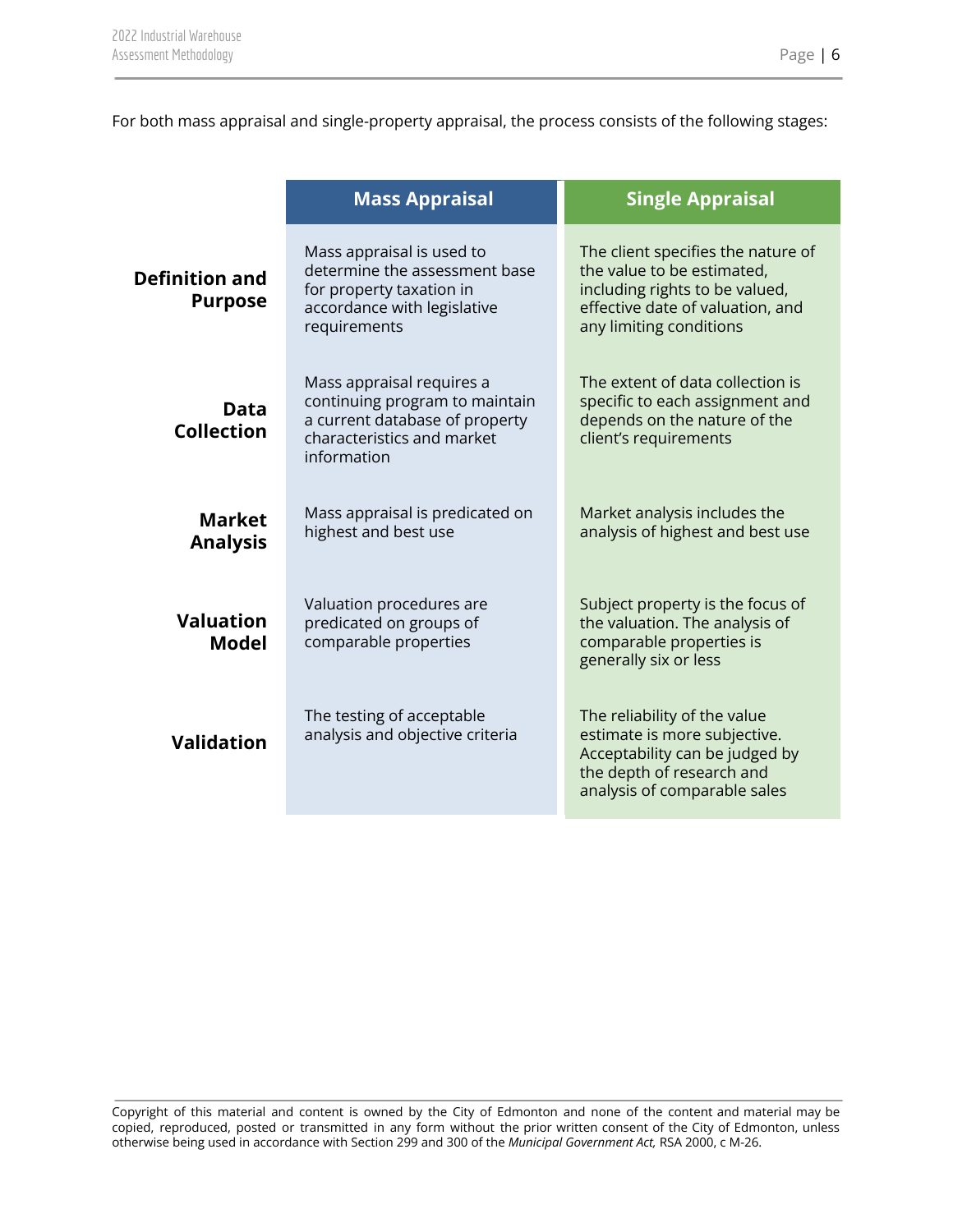## <span id="page-7-0"></span>Valuation Model

A valuation model creates an equation of variables, factors and coefficients that explains the relationship between estimated market value and property characteristics. An assessed value is then calculated by applying the appropriate valuation model to individual properties within a property type.

| s31  | (a) "coefficient" means a number that represents the quantified relationship of each<br>variable to the assessed value of a property when derived through a mass appraisal<br>process |  |
|------|---------------------------------------------------------------------------------------------------------------------------------------------------------------------------------------|--|
|      | (b) "factor" means a property characteristic that contributes to a value of a property;                                                                                               |  |
|      | (d) "variable" means a quantitative or qualitative representation of a property<br>characteristic used in a valuation model                                                           |  |
|      | <b>MRAT</b> , s.31 (a), (b) and (d)                                                                                                                                                   |  |
| s.33 | Information prescribed does not include coefficients                                                                                                                                  |  |
|      | <b>MRAT</b> , $s.33(3)$                                                                                                                                                               |  |
|      |                                                                                                                                                                                       |  |
|      |                                                                                                                                                                                       |  |

| <b>Valuation</b> | • variables are created from property characteristics<br>• analysis of how variables affect market value<br>• factors and coefficients are determined |
|------------------|-------------------------------------------------------------------------------------------------------------------------------------------------------|
| <b>Model</b>     | • the resulting valuation models are applied to property<br>characteristics                                                                           |

# <span id="page-7-1"></span>**Property Groups**

#### **Industrial**

A property is included in the industrial inventory based on zoning and highest and best use. Industrial buildings are typically configured with office and warehouse space with overhead doors. As well, based on the principles of urban economics, properties of similar use typically cluster together, as the cluster attracts more suppliers and customers than a single firm could achieve alone.

## <span id="page-7-2"></span>Sub-Group

The Industrial property group is divided into two sub-groups- industrial warehouses and industrial condominiums. This guide is for the Industrial Warehouse sub-group.

**Industrial warehouses** primarily support uses of storage, light manufacturing, and product distribution. They can be constructed of different materials such as wood, concrete, or metal, and can be single or multiple tenants.

Copyright of this material and content is owned by the City of Edmonton and none of the content and material may be copied, reproduced, posted or transmitted in any form without the prior written consent of the City of Edmonton, unless otherwise being used in accordance with Section 299 and 300 of the *Municipal Government Act,* RSA 2000, c M-26.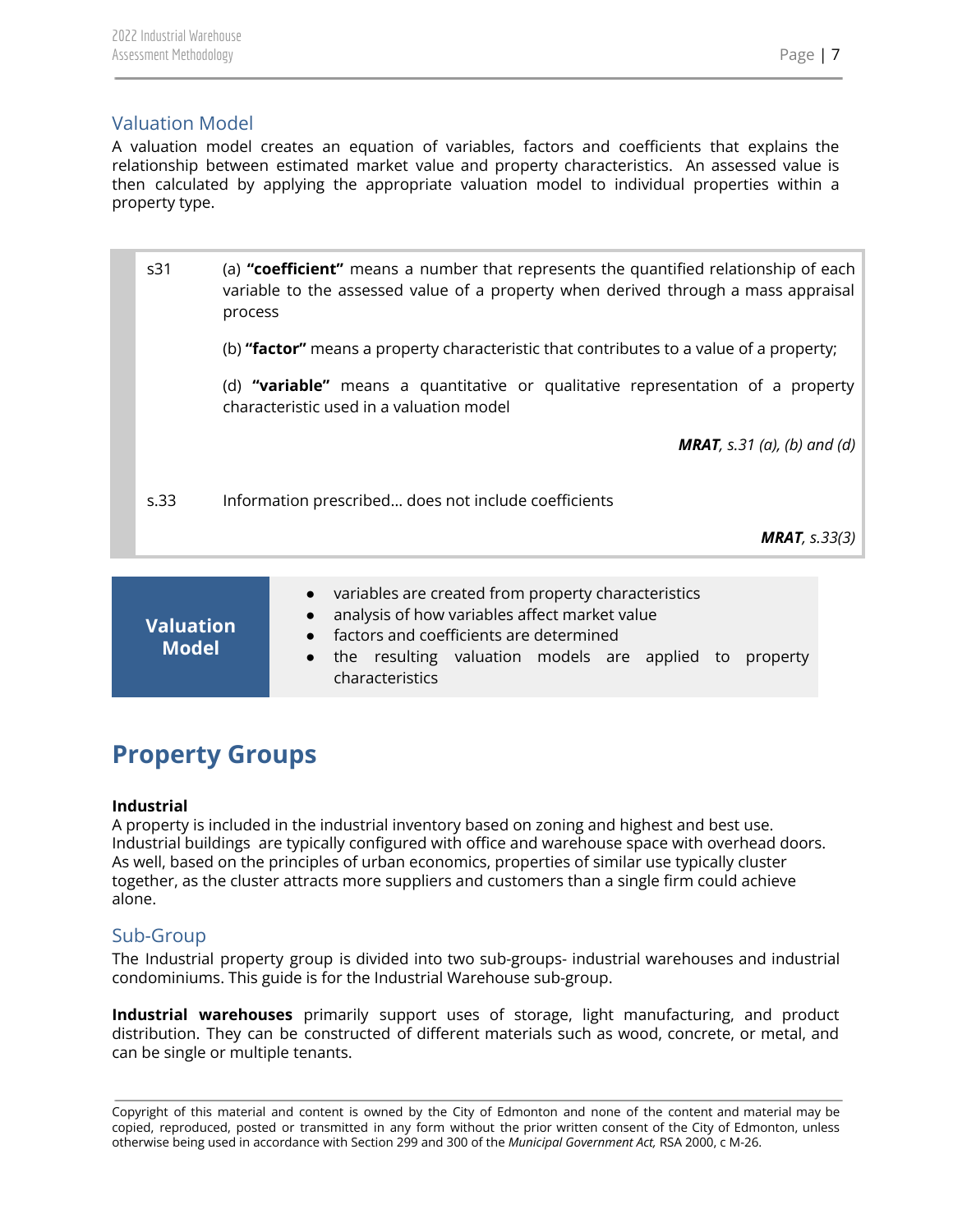**Industrial condominiums** are legal condominium units within a warehouse building. Typically, the space is used for storage, light manufacturing and product distribution. They can be constructed of different materials such as wood, concrete, or metal.

**Special purpose** properties typically have limited utility and marketability other than for its original use. Often these properties are purpose-built with limited alternative uses. Typically, a special purpose property needs significant investment to be converted to an alternative use, making most conversions financially infeasible. With special purpose properties, it is the property itself, not the use, that is typically unique. Special purpose properties may include churches, schools, hospitals, manufacturing plants, correctional facilities, museums, legislative buildings and recreational facilities.

#### <span id="page-8-0"></span>Approaches to Value

The approaches to determine market value are the direct comparison, income, and cost approaches.

| <b>Direct</b><br><b>Comparison</b><br>Approach | Typical market value (or some other characteristic) is determined by<br>referencing comparable sales and other market data. It is often used<br>when sufficient sales or market data is available. It may also be referred<br>to as the Sales Comparison Approach.                                                 |
|------------------------------------------------|--------------------------------------------------------------------------------------------------------------------------------------------------------------------------------------------------------------------------------------------------------------------------------------------------------------------|
| <b>Income</b><br><b>Approach</b>               | This approach considers the typical actions of renters, buyers and sellers<br>when purchasing income-producing properties. This approach estimates<br>the typical market value of a property by determining the present value<br>of the projected income stream. Often used to value rental or leased<br>property. |
| Cost<br><b>Approach</b>                        | Typical market value is calculated by adding the depreciated replacement<br>cost of the improvements to the estimated value of land. It is often used<br>for properties under construction or when there is limited market data<br>available.                                                                      |

#### <span id="page-8-1"></span>Direct Comparison Approach

For this property group, the assessment is determined using the direct comparison approach. It is the most appropriate method of valuation for Industrial Warehouse properties in the City of Edmonton because it mirrors the actions of buyers and sellers in the marketplace and there is sufficient sales data to derive reliable market estimates.

Support for the direct comparison approach comes from several reputable sources, for example:

*This approach is usually the preferred approach for estimating values for residential and other property types with adequate sales.*

IAAO, 2013, sec.4.3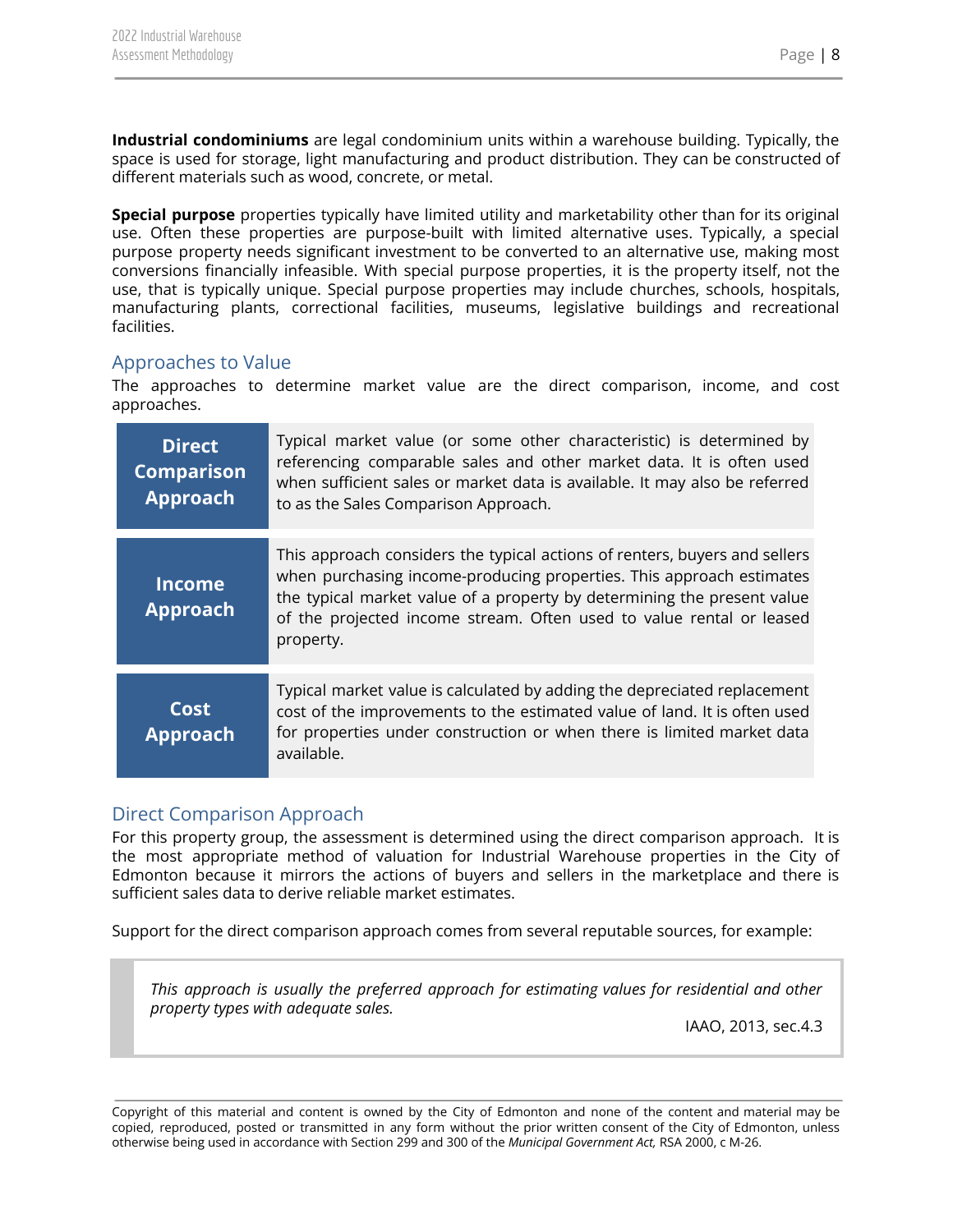#### **The most common unit of comparison for industrial warehouse properties is value per square foot of total building area.**

#### **Sales**

Sales information is received from Land Titles. Sales are validated. Validation may include site inspections, interviews with parties involved, a review of land title documents, corporate searches, third party information, and sale validation questionnaires. *Sale price reflects the condition of a property on the sale date and may not be equal to the assessed value.*

The City of Edmonton used 268 sales of industrial warehouse properties occurring from July 1, 2016 to June 30, 2021 for 2022 valuation. Time adjustments are applied to sale prices to account for any market fluctuations between the sale date and the legislated valuation date. Through the review of sales, the collective actions of buyers and sellers in the marketplace are analyzed to determine the contributory value of specific property characteristics on market value. Once these values have been determined through the mass appraisal process, they are applied to the inventory to estimate the market value. Value estimates were calculated using multiple regression analysis, which replicates the forces of supply and demand in the marketplace.

<span id="page-9-0"></span>See the appendix for the Time Adjustment Chart.

#### Zoning

Zoning regulates the use and development of a property and is set by the Edmonton Zoning Bylaw No. 12800.

s.6.123 **zone:** a specific group of listed Uses and Development Regulations which regulate the Use and Development of land within specific geographic areas of the City...

*Zoning Bylaw No. 12800, 2017, s. 6.123*

See the appendix for the Zone Summary. For further information see City of Edmonton Zoning Bylaw No. 12800 available online at [edmonton.ca](https://www.edmonton.ca/city_government/bylaws/zoning-bylaw.aspx).

The actual zoning of a property may affect the property's classification; however, not all property conforms to the zoning set out in the Zoning Bylaw. In these cases, an effective zoning is applied to reflect the current use and development of the property. The effective zoning may differ from the actual zoning when the current use differs from the Zoning Bylaw (e.g., a legal nonconforming use).

643(1) If a development permit has been issued on or before the day on which a land use bylaw or a land use amendment bylaw comes into force in a municipality and the bylaw would make the development in respect of which the permit was issued a nonconforming use or nonconforming building, the development permit continues in effect in spite of the coming into force of the bylaw.

*MGA, s.643(1)*

In cases where a legal non-conforming use is discontinued for six (6) or more months, any future use must conform to the Zoning Bylaw.

Copyright of this material and content is owned by the City of Edmonton and none of the content and material may be copied, reproduced, posted or transmitted in any form without the prior written consent of the City of Edmonton, unless otherwise being used in accordance with Section 299 and 300 of the *Municipal Government Act,* RSA 2000, c M-26.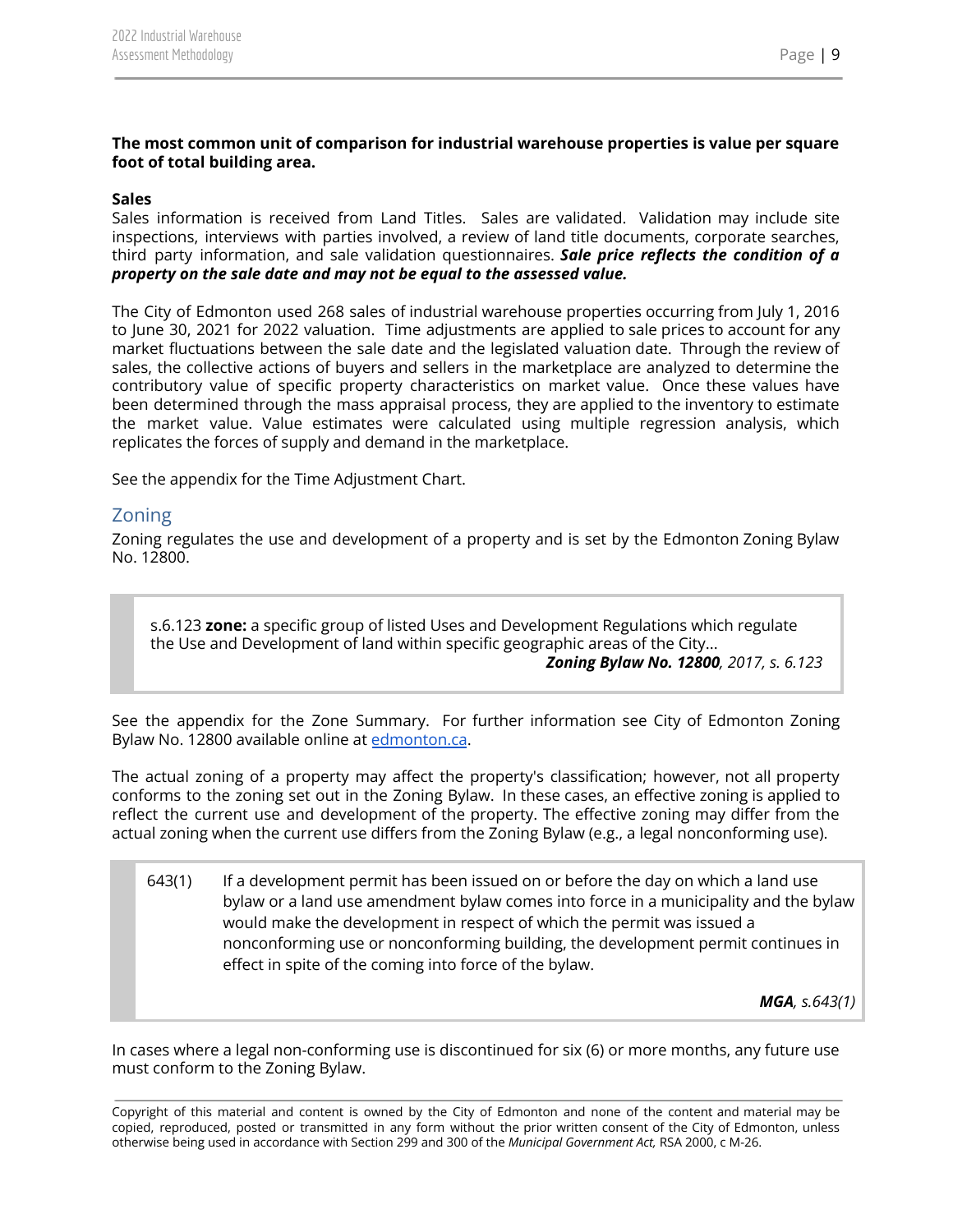643(2) A non-conforming use of land or a building may be continued but if that use is discontinued for a period of 6 consecutive months or more, any future use of the land or building must conform with the land use bylaw then in effect.

*MGA, s.643(2)*

# <span id="page-10-0"></span>**Variables**

Not all variables affect market value. Below is the list of variables that affect the assessment value for 2022.

| Main floor total area  | Traffic influence (Yes or No) |
|------------------------|-------------------------------|
| Industrial market area | Condition                     |
| Site coverage          | Main floor finished area      |
| Effective year built   | Upper floor finished area     |

All of the above variables were found to affect the assessment value for 2022. The variables work together and although some variables are more significant than others, the significance of any of the above variables is relative to the characteristics of each property.

For example: upper finish is not as significant as the main floor area, however if the upper finished area is significantly larger than what is typical, then it stands to reason the impact that variable has on the total value may carry more weight.

In addition to the variables found to affect value, the following variables were tested to determine their impact on value: wall height, construction type, zoning, tenancy, and land use. These variables were not found to significantly affect value. For other variables, there is insufficient data to test their significance to affect value.

#### <span id="page-10-1"></span>Main floor total area

Based on the exterior measurements of the footprint of the building. Economies of scale dictate that larger buildings trade for a lower unit of comparison than smaller buildings. The main floor area of a multi-building industrial warehouse property is based on the exterior measurement of the accumulated main floor areas of each building valued using the direct sales approach. The Area of the buildings valued on the cost approach, see below, are excluded from the main floor area.

#### <span id="page-10-2"></span>Industrial market area

Industrial warehouse market areas are geographic areas defined using location boundaries. See enclosed maps in the appendix titled 2022 Industrial Warehouse Market Area Groups. In sequence of desirability, the market areas are as follows:

Copyright of this material and content is owned by the City of Edmonton and none of the content and material may be copied, reproduced, posted or transmitted in any form without the prior written consent of the City of Edmonton, unless otherwise being used in accordance with Section 299 and 300 of the *Municipal Government Act,* RSA 2000, c M-26.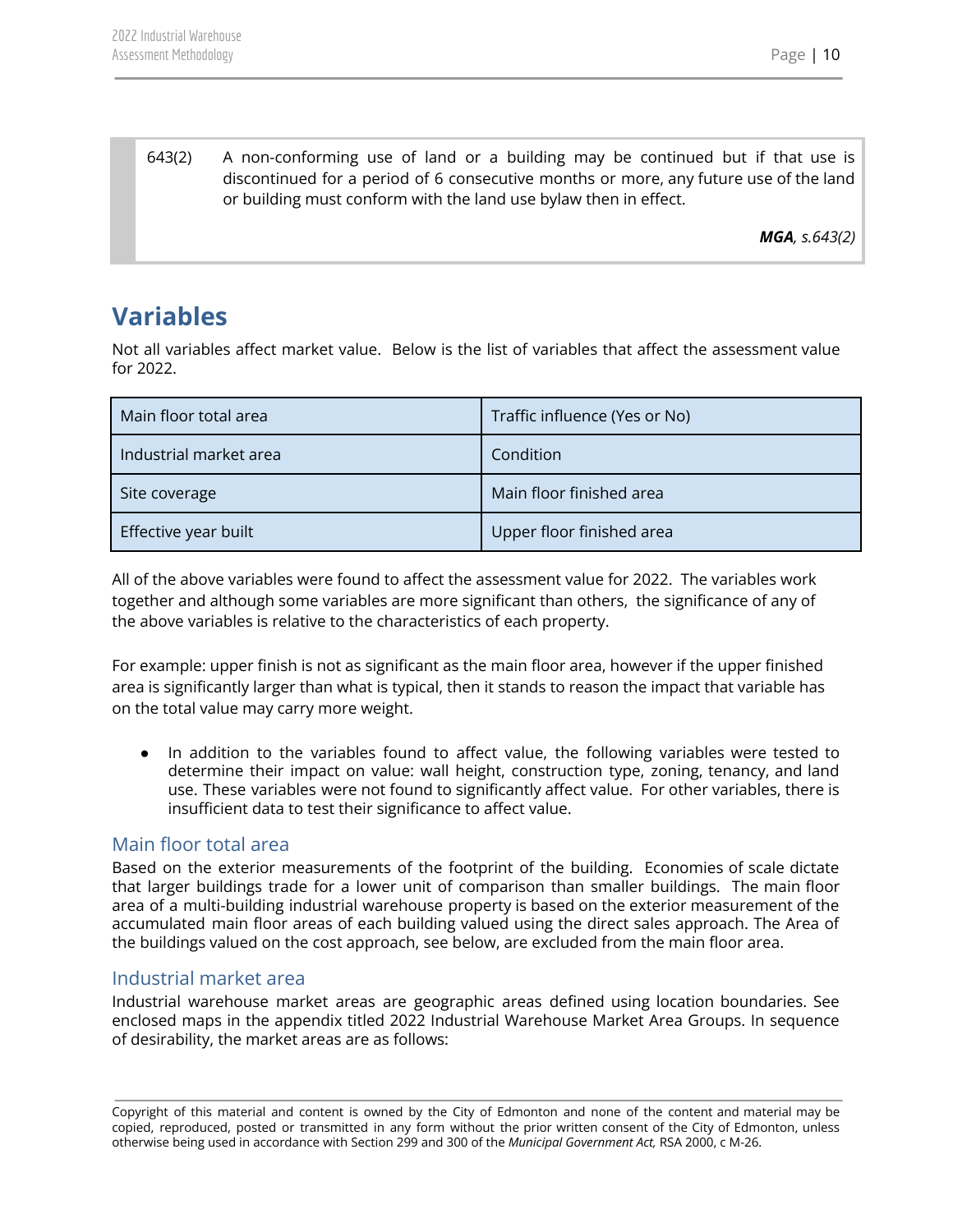- Market Area 1 Downtown
- Market Area 2 South Edmonton
- Market Area 3 North Edmonton
- Market Area 4 Southeast and Clover Bar
- Market Area 5 Yellowhead Corridor
- Market Area 6 Winterburn

#### <span id="page-11-0"></span>Site coverage

(total main floor area of the property  $\div$  lot size): the relationship between main floor area of buildings not valued using the cost approach and lot size. It is expressed as a percentage. Typical site coverage is 33%. Lower site coverage indicates that a property has more land which typically increases the property's market desirability. Reasons for the increased desirability include potential future expansion of the improvements or subdivision of the parcel, improved storage capacity, functionality and access. By contrast, higher site coverage indicates that a property has less land which typically results in limited development potential.

It is not uncommon for industrial properties valued on the direct comparison approach to have an additional building on the property valued on the cost approach. Typically, a cost building is of lower quality than the main building(s) and therefore a lower assessment per square foot than the main building(s) is warranted. These are referred to as "cost buildings" and are valued using the Marshall & Swift Manual, which applies the depreciated replacement cost new.

Cost buildings typically include temporary structures such as arch rib fabric buildings, relocatable office trailers, unheated sheds, and storage buildings. Cost buildings may also lack heating, electricity, or flooring.

The floor area of any cost building on site is excluded from the main floor area when calculating site coverage.

#### <span id="page-11-1"></span>Effective year built

The chronological age of a building, adjusted to reflect an addition or significant renovation that extends the improvement's remaining economic life. The exterior components that when replaced or extensively renovated affect the remaining economic life of a building, including the roof, the building envelope (windows and doors, exterior siding, walls including insulation and vapor barrier, and other structural components), the foundation, and mechanical components (electrical, plumbing and HVAC). The effective age of a building can also be altered due to additions. The effective year built of a multi-building industrial warehouse property is calculated using the weighted average effective year built based on the building size of the individual buildings on the property.

#### <span id="page-11-2"></span>Traffic influence

This attribute is only applied to properties that have access to a traffic influence. Access is having direct entry to the property from public roads including service roads.

The level of influence is based upon the annual weekday traffic volume counts as reported by the City of Edmonton Transportation Planning Branch. The 2018 Average Annual Weekday Traffic Volumes Report is accessible on the City website, [www.edmonton.ca,](http://www.edmonton.ca) under "Driving, Cycling & Walking > Transportation Data > Traffic Flow Maps & Reports > 2011-2018 Average Annual Weekday Traffic Volumes

Definitions for each individual traffic attribute are as follows:

Copyright of this material and content is owned by the City of Edmonton and none of the content and material may be copied, reproduced, posted or transmitted in any form without the prior written consent of the City of Edmonton, unless otherwise being used in accordance with Section 299 and 300 of the *Municipal Government Act,* RSA 2000, c M-26.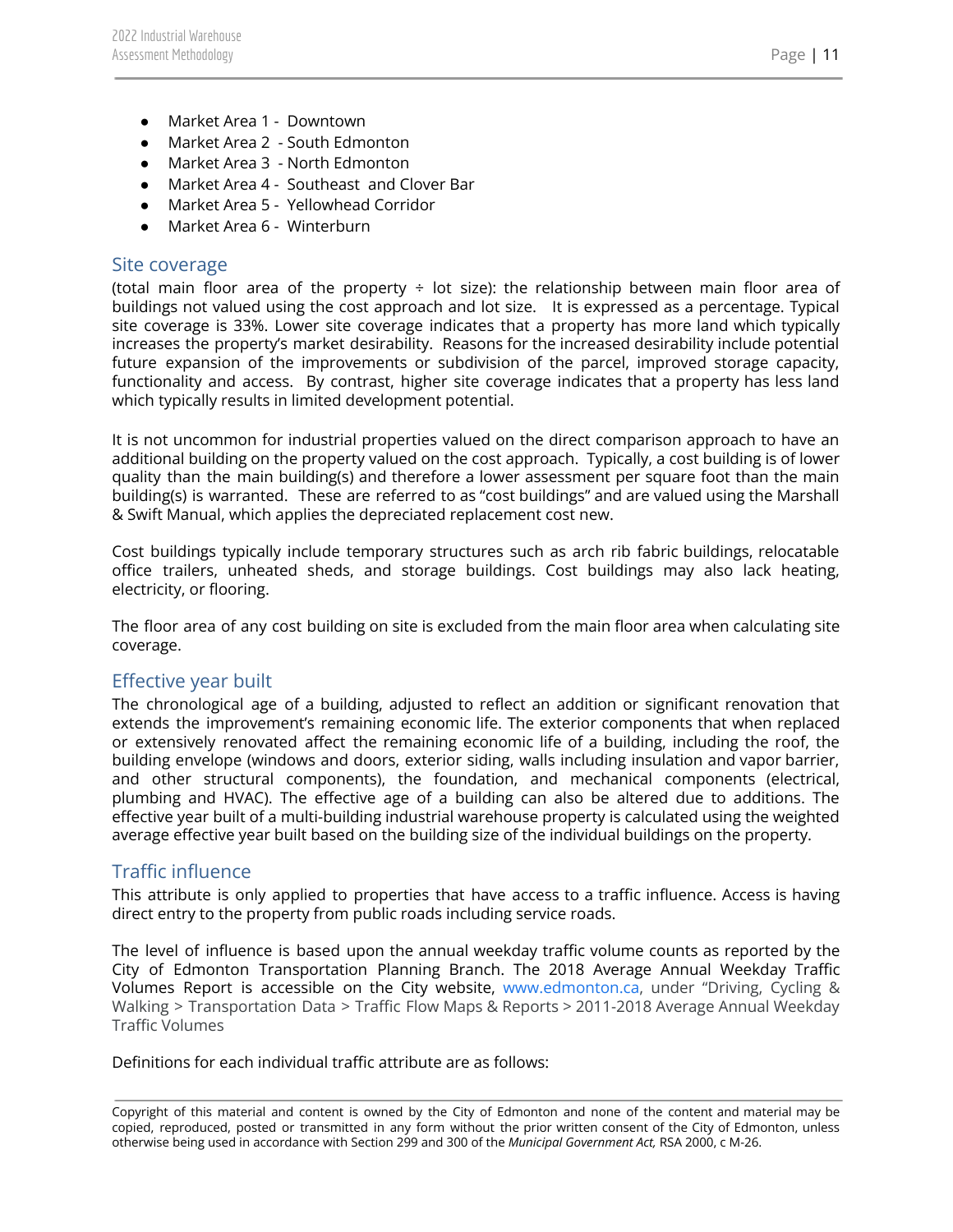#### ● **None**

Roads with the recorded traffic flow of less than 1,500 vehicles per day

- **Minor**
	- Roads with the recorded traffic flow of 1,500-5,000 vehicles per day
- **Moderate**
	- Roads with the recorded traffic flow of 5,001-15,000 vehicles per day.
- **Major**

Roads with the recorded traffic flow of 15,001-50,000 vehicles per day (for example, 50th Street, 170th Street or 99th Street).

● **Extreme**

Roads with the recorded traffic flow of more than 50,000 vehicles per day (for example, Whitemud Drive or Yellowhead Trail)

Accounts with Yes Traffic get a traffic attribute applied:

| YES       | <b>Major Traffic</b><br>Roads with recorded traffic flows of 15,000 - 50,000 vehicles per day e.g.<br>50th Street, 170th Street, 99th Street Whitemud Drive, Yellowhead Trail. |
|-----------|--------------------------------------------------------------------------------------------------------------------------------------------------------------------------------|
| <b>NO</b> | None, Minor, Moderate, Extreme Traffic.                                                                                                                                        |

<span id="page-12-0"></span>Extreme traffic has been grouped with no traffic adjustment.

## Condition

The condition of a building is rated using the following categories, generally described as:

- **Poor:**
- borderline derelict;
- far below average maintenance;
- many components need immediate repair.

#### **Fair:**

- below average maintenance;
- deferred maintenance requiring rehabilitation, replacement, or major repairs;
- reduced utility with signs of structural decay.

#### **Average:**

- average maintenance;
- minor repairs or rehabilitation of some components required;
- within established norm for the era;

#### **Good:**

- well maintained with high desirability;
- may have slight evidence of deterioration in minor components;
- often components are new or as good as new;
- high utility, and superior condition.

The condition of a multi-building industrial warehouse property is calculated using the weighted average condition based on the building size of the individual buildings on the property.

Copyright of this material and content is owned by the City of Edmonton and none of the content and material may be copied, reproduced, posted or transmitted in any form without the prior written consent of the City of Edmonton, unless otherwise being used in accordance with Section 299 and 300 of the *Municipal Government Act,* RSA 2000, c M-26.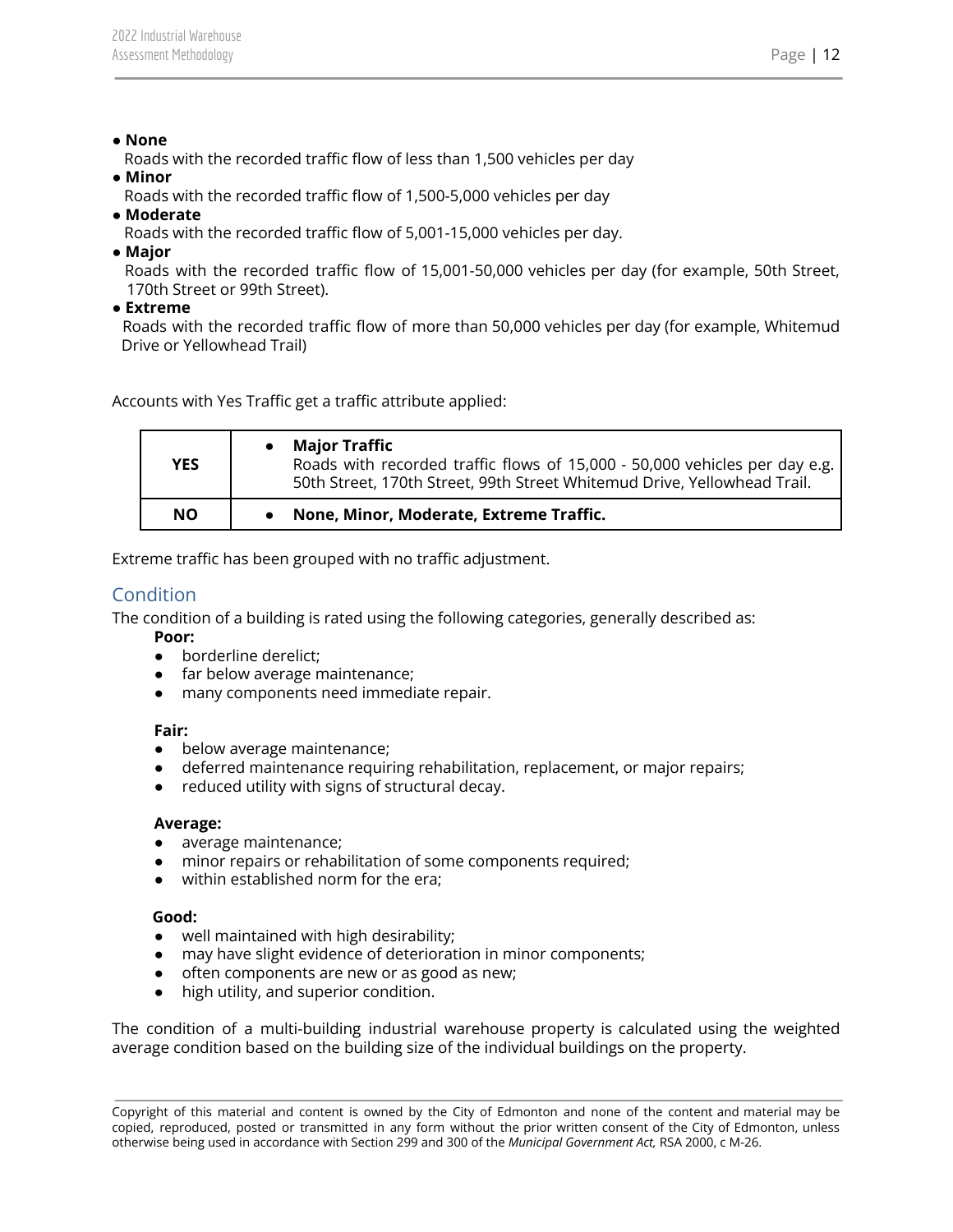## <span id="page-13-0"></span>Main floor finished area

Is based on the exterior measurements of the finished area and generally consists of finished flooring, ceiling, forced air HVAC systems, and windows. This finished space is valued at a premium in relation to unfinished area.

## <span id="page-13-1"></span>Upper floor finished area

Is typically based on the exterior measurements of an upper floor area and generally consists of finished flooring, ceiling, forced air HVAC systems, and windows. This also includes any finished basement area. The contributory value of the upper floor finished area and the basement finished area is less than that of the main floor finished area.

# <span id="page-13-2"></span>**Adjustments**

Adjustments may be applied to properties with atypical influences on a property specific basis to recognize their effect on value. Adjustments include but are not limited to:

#### <span id="page-13-3"></span>Rear building

When a multi-bay property is configured and used in such a way that there is one or more buildings located behind the building facing on a street, resulting in reduced access to the rear building. The adjustment may be applied to the rear building only.

#### <span id="page-13-4"></span>Irregular lot shape

An adjustment may be applied if the shape of a property hinders the developability of the property where it cannot be reasonably developed to a site coverage of 33%.

#### <span id="page-13-5"></span>Topography

Adverse topography indicates a property has certain topographical constraints that are not typical for the area and negatively affects the overall suitability of the land for development. These constraints may include, but are not limited to, significant slopes or wetland subsoil conditions resulting from sloughs, ponds and natural drainage onto the property.

#### <span id="page-13-6"></span>Access to lot

<span id="page-13-7"></span>Properties that do not have reasonable future accessibility to a city roadway.

#### Functional obsolescence

An adjustment is only applied if there is a flaw in the structure, materials, or design that diminishes the function, utility, and value of the improvement.

#### <span id="page-13-8"></span>Industrial adjustment

An adjustment applied for a unique property specific issue that negatively affects the property.

#### <span id="page-13-9"></span>Landfill influence

<span id="page-13-10"></span>An adjustment is only made where a property is negatively affected by a landfill.

#### Easement

Is a legal encumbrance registered against the title of the property allowing the right to use and/or enter onto the real property of another without possessing it. Easements may include easements for

Copyright of this material and content is owned by the City of Edmonton and none of the content and material may be copied, reproduced, posted or transmitted in any form without the prior written consent of the City of Edmonton, unless otherwise being used in accordance with Section 299 and 300 of the *Municipal Government Act,* RSA 2000, c M-26.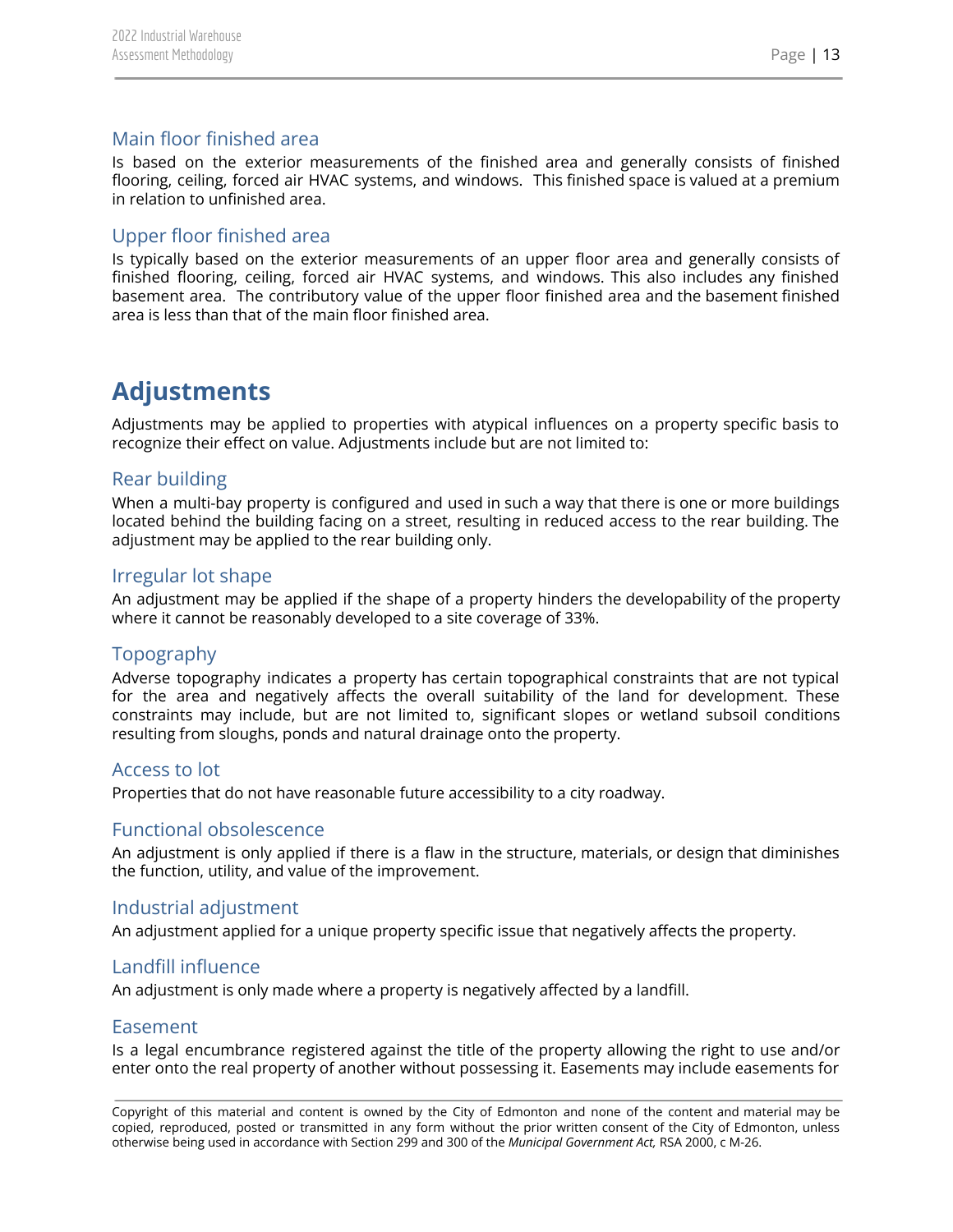access, locating utilities, or otherwise limiting or precluding the use of the area subject to the easement.

#### <span id="page-14-0"></span>Contamination

Contamination refers to a property that has been affected by environmental contamination which includes adverse conditions resulting from the release of hazardous substances into the surface water, groundwater, or soil.

#### <span id="page-14-1"></span>Adjustment amounts

Adjustments may be made in the amount of (+/-):

- Minor 5%
- Moderate 10%
- Major 15%
- Extreme 20%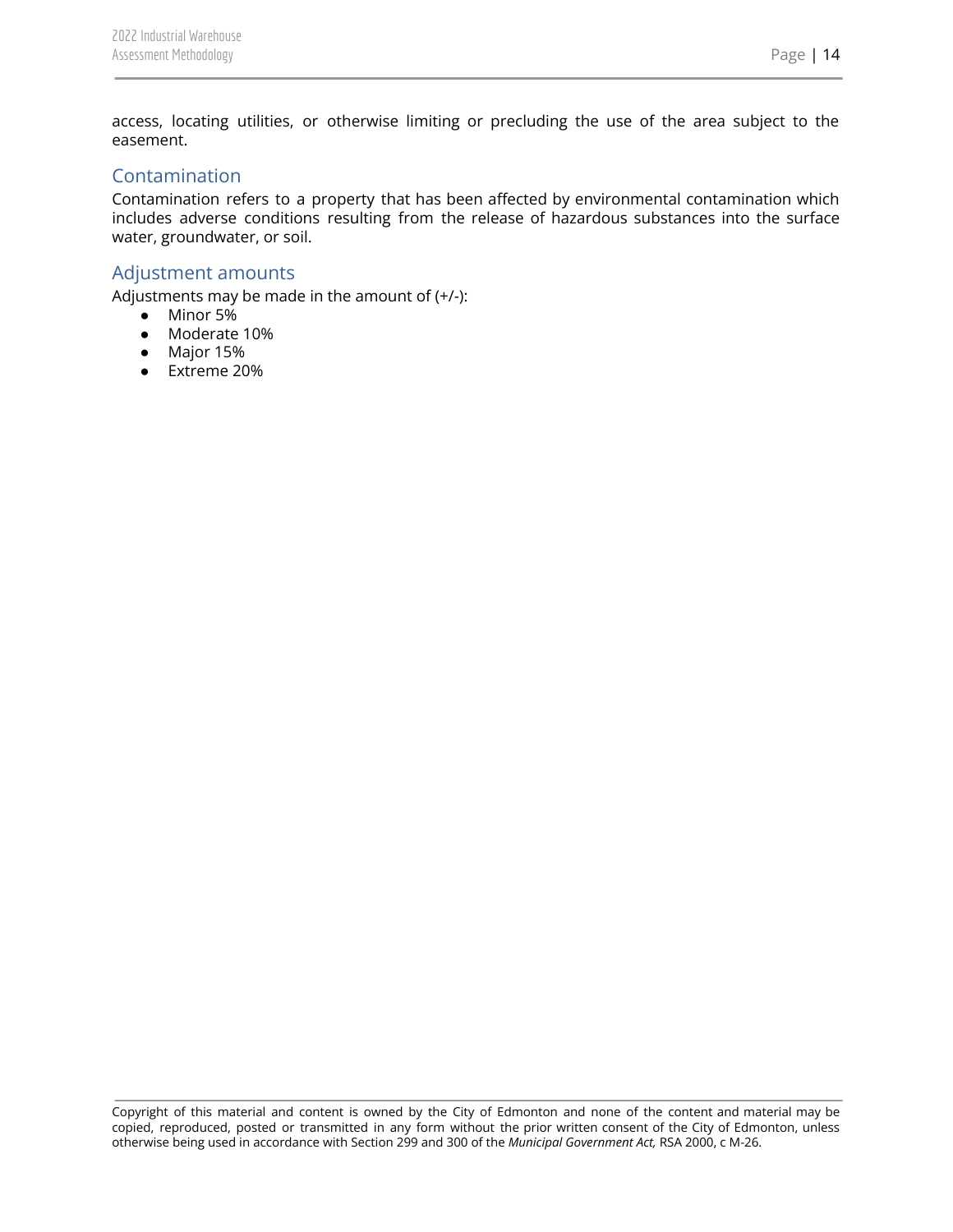# <span id="page-15-0"></span>**Definitions**

**Actual Zoning** is set by the *Edmonton Zoning Bylaw 12800* and regulates the use and development of a parcel. This report can be found on the City of Edmonton website at [edmonton.ca](https://www.edmonton.ca/city_government/bylaws/zoning-bylaw.aspx).

**Effective Zoning:** Effective zoning is an internal coding applied to reflect the current use and/or development potential of a property. Effective zoning will generally reflect the actual zoning of a property, but may differ on properties with a legal non-conforming use, Direct Control zoning or in other limited circumstances.

**Land Use Code (LUC):** Land use is an internal coding used to categorize the current use of a property. The amount of a property subject to any specific LUC will be expressed as a percentage of total assessed value. For 2022, the LUC did not affect the value of industrial warehouse properties. Industrial warehouse properties may have the following LUCs:

| LUC. | <b>LUC NAME</b>         |  |
|------|-------------------------|--|
| 251  | SMALL WARFHOUSE         |  |
| 252  | <b>MEDIUM WAREHOUSE</b> |  |
| 253  | LARGE WARFHOUSE         |  |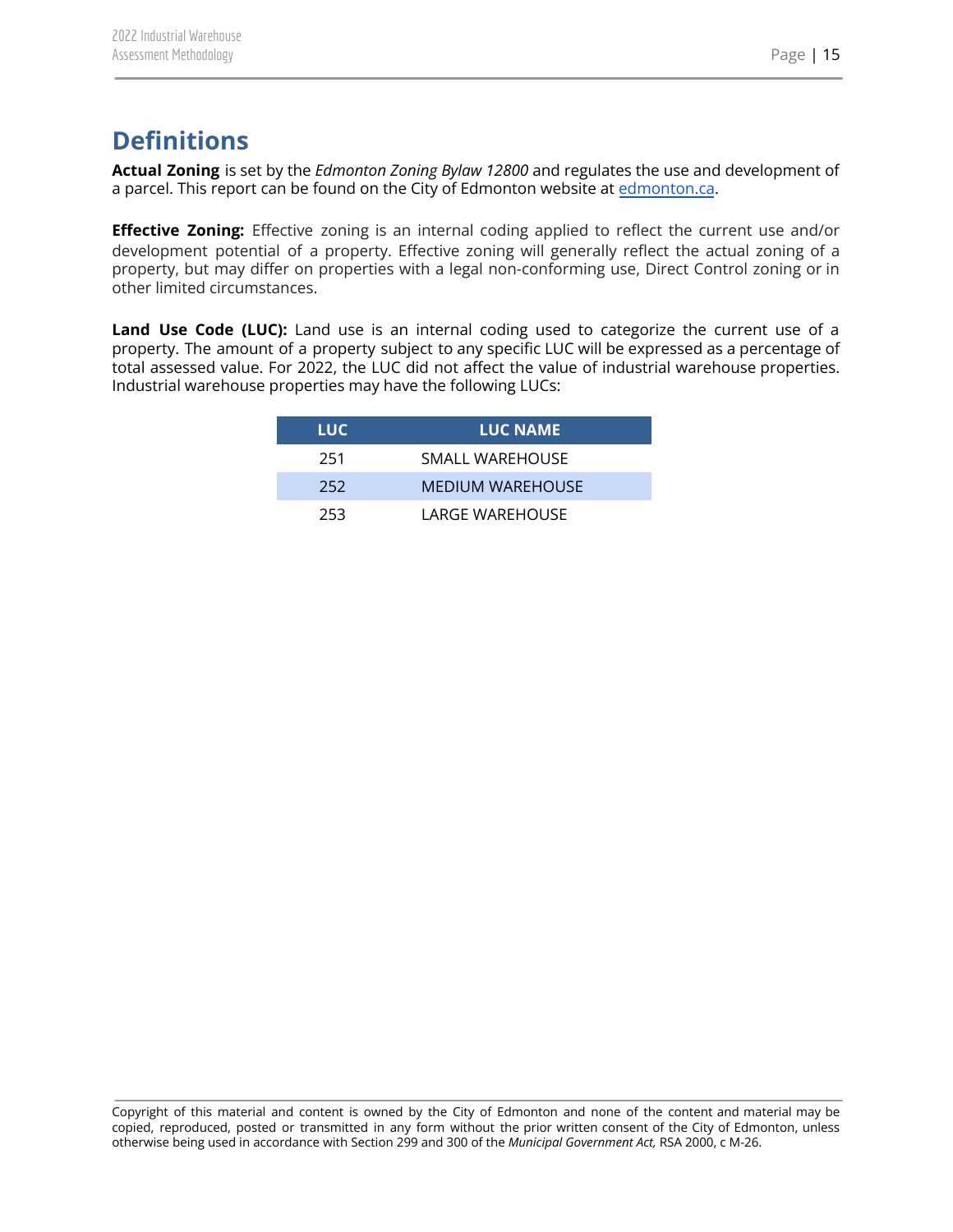# <span id="page-16-0"></span>**Sample Industrial Warehouse Assessment Detail Report**

| 2022 Property Assessment Detail Report<br><b>Assessment and Taxation</b> |                                             | <b>Edmonton</b> |
|--------------------------------------------------------------------------|---------------------------------------------|-----------------|
| <b>Account 8888888</b>                                                   |                                             |                 |
| <b>Report Date</b>                                                       | December 12, 2021                           | page 1 of 3     |
| 2022 Assessed Value                                                      | \$7,000,000                                 |                 |
| Date of Issue                                                            | December 12, 2021                           |                 |
| <b>Property Address</b>                                                  | 00000 SAMPLE STREET NW                      |                 |
| <b>Legal Description</b>                                                 | Plan: 0000000 Block: 2 Lot: 20              |                 |
| Zoning                                                                   | <b>IM - Medium Industrial District</b>      |                 |
| <b>Effective Zoning</b>                                                  | <b>IM - Medium Industrial District</b>      |                 |
| Neighbourhood                                                            | Southeast (Annexed) Industrial              |                 |
| <b>Assessment Class</b>                                                  | <b>NON-RESIDENTIAL</b>                      |                 |
| <b>Property Use</b>                                                      | 100% Medium warehouse                       |                 |
| <b>Taxable Status</b>                                                    | January 1 - December 31, 2022 FULLY TAXABLE |                 |
| <b>Number of Buildings</b><br><b>Unit of Measurement</b>                 | 5<br>METRIC (metres, square metres)         |                 |
|                                                                          |                                             |                 |

## Factors Used to Calculate Your 2022 Assessed Value

|                          | <b>MARKET VALUE APPROACH</b> | <b>DIRECT COMPARISON</b> |
|--------------------------|------------------------------|--------------------------|
| <b>VARIABLE</b>          | <b>FACTOR</b>                | <b>TYPE</b>              |
| Industrial market area   | <b>SE CLOVER BAR</b>         | Account                  |
| Main floor total area    | 488                          | Building - 1             |
| Total building area      | 488                          | Building - 1             |
| Effective year built     | 2005                         | Building - 1             |
| Condition                | <b>AVERAGE</b>               | Building - 1             |
| Rear building adjustment | NO.                          | Building - 1             |
| Traffic influence        | NO.                          | Account                  |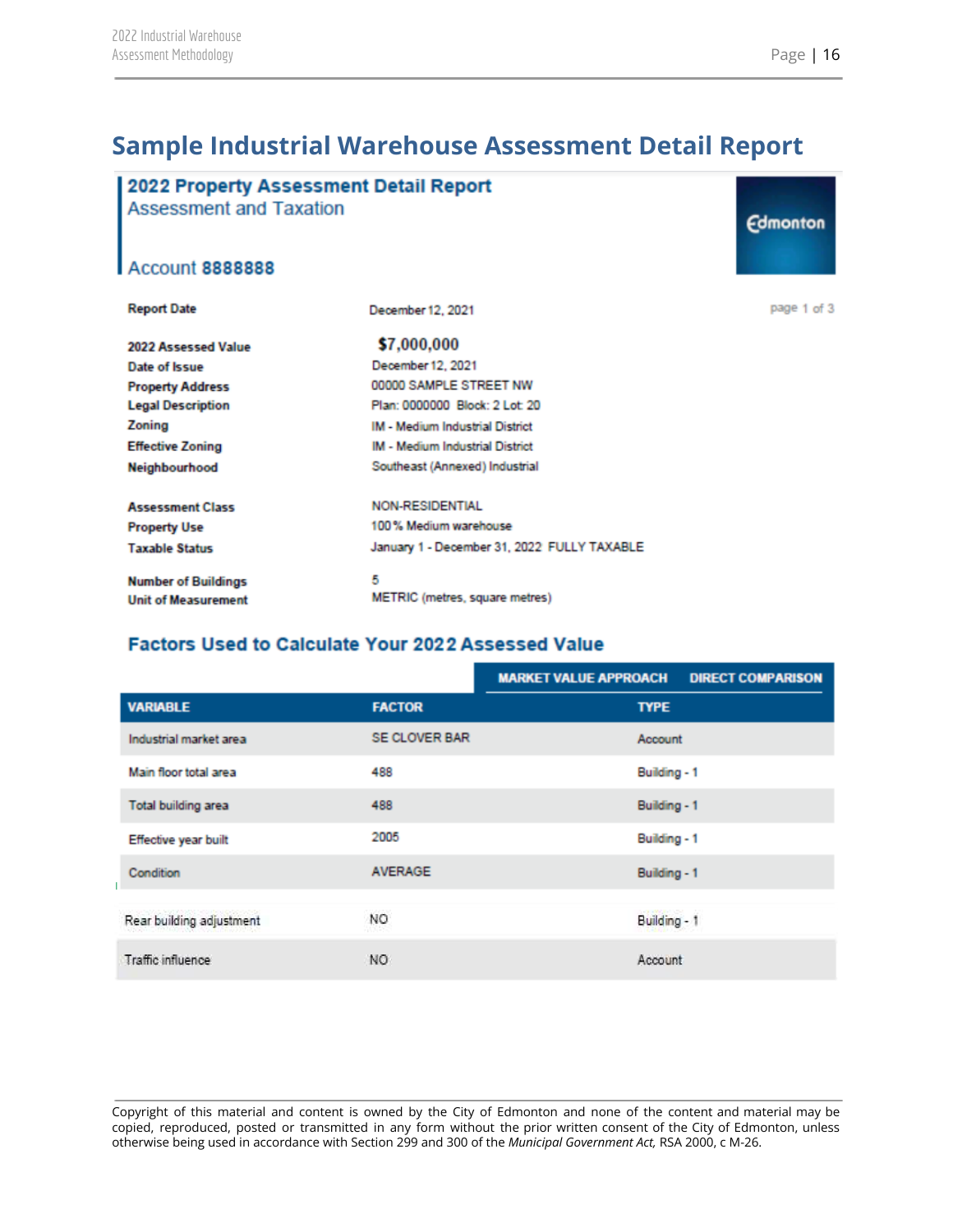| Main floor total area    | 474            | Building - 2 |
|--------------------------|----------------|--------------|
| Main floor finished area | 59             | Building - 2 |
| Total building area      | 474            | Building - 2 |
| Effective year built     | 2007           | Building - 2 |
| Condition                | <b>AVERAGE</b> | Building - 2 |

Legal: This information is collected for property assessment purposes only. While the City of Edmonton provides this information in good faith, it does not warrant, covenant, or guarantee the completeness<br>and accuracy of t

Visit myproperty.edmonton.ca · email assessment@edmonton.ca · call 311 (780-442-5311)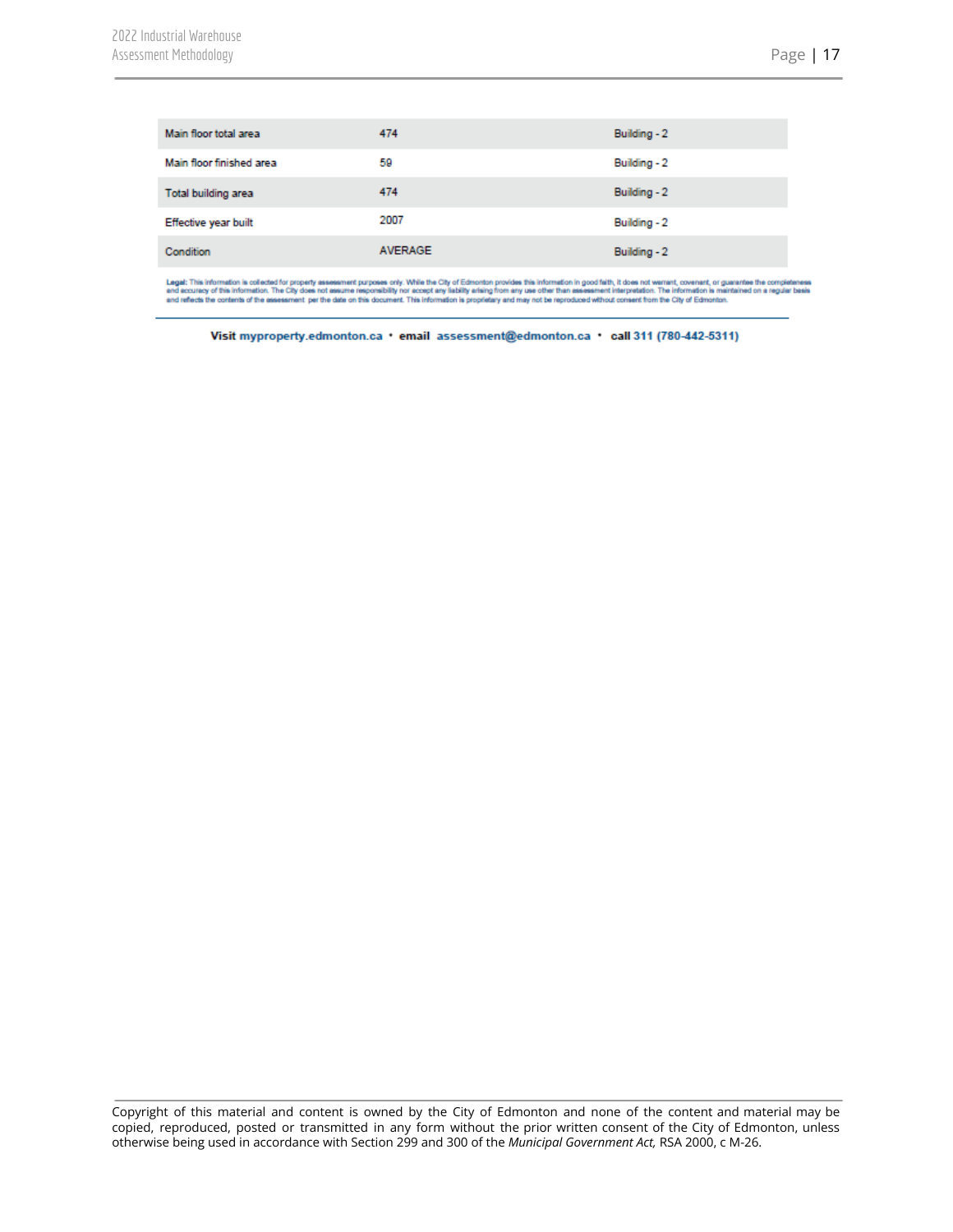#### 2022 Property Assessment Detail Report **Assessment and Taxation**

#### **Account 00000000**



page 2 of 3

|                            |                | <b>MARKET VALUE APPROACH</b> | <b>DIRECT COMPARISON</b> |
|----------------------------|----------------|------------------------------|--------------------------|
| <b>VARIABLE</b>            | <b>FACTOR</b>  | <b>TYPE</b>                  |                          |
| Rear building adjustment   | <b>NO</b>      | Building - 2                 |                          |
| Main floor total area      | 238            | Building - 3                 |                          |
| Main floor finished area   | 238            | Building - 3                 |                          |
| Total building area        | 238            | Building - 3                 |                          |
| Effective year built       | 2010           | Building - 3                 |                          |
| Condition                  | <b>AVERAGE</b> | Building - 3                 |                          |
| Rear building adjustment   | <b>NO</b>      | Building - 3                 |                          |
| Main floor total area      | 152            | Building - 4                 |                          |
| Main floor finished area   | 152            | Building - 4                 |                          |
| <b>Total building area</b> | 152            | Building - 4                 |                          |
| Effective year built       | 1990           | Building - 4                 |                          |
| Condition                  | <b>AVERAGE</b> | Building - 4                 |                          |
| Cost building              | <b>YES</b>     | Building - 4                 |                          |
| Rear building adjustment   | <b>NO</b>      | Building - 4                 |                          |
| Main floor total area      | 66             | Building - 5                 |                          |
| Main floor finished area   | 66             | Building - 5                 |                          |
| Total building area        | 66             | Building - 5                 |                          |
| Effective year built       | 1975           | Building - 5                 |                          |
| Condition                  | <b>AVERAGE</b> | Building - 5                 |                          |
| Cost building              | <b>YES</b>     | Building - 5                 |                          |

Legal: This information is collected for property assessment purposes only. While the City of Edmonton provides this information in good faith, it does not warrant, covenant, or guarantee the completeness<br>and accuracy of t

Visit myproperty.edmonton.ca · email assessment@edmonton.ca · call 311 (780-442-5311)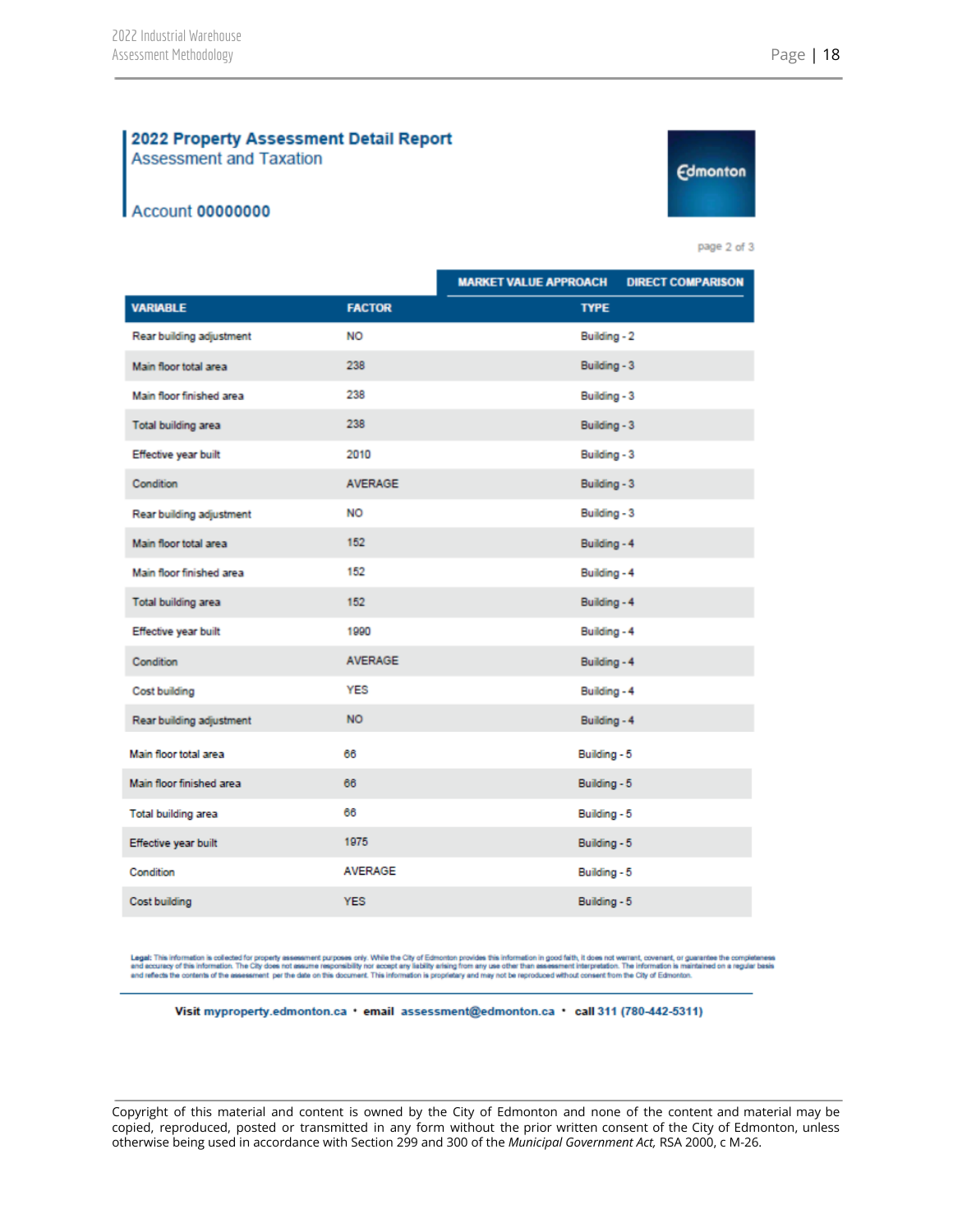"**Type"** as indicated above specifies whether the variable applies to the account, unit, site or a specific building:

- Account An adjustment that is applied to a property account. A property account includes the parcel of land and any improvements. .
- Unit An adjustment that is applied to a condominium unit.
- Site An adjustment that is applied to the parcel of land only.
- Building An adjustment that is applied to the improvement only.

# <span id="page-19-0"></span>**Methods to Adjust Comparables**

There are two types of techniques for reconciliation: **quantitative** and **qualitative**.

## <span id="page-19-1"></span>Quantitative Adjustments

Each characteristic of a property can be measured or quantified by a mathematical expression and adjusted for.

*Several techniques are available to quantify adjustments to the sale prices of comparable properties: data analysis techniques such as paired data analysis, grouped data analysis, and secondary data analysis, statistical analysis, including graphic analysis…*

(AIC, 2010, p. 14.2)

*In the direct comparison approach, the best comparables are those sales that require the least absolute adjustment.*

(AIC, 1995, p. 245).

Quantitative adjustments involve adjusting a known value (sale price for example) by adding or subtracting an amount that a given characteristic adds to or subtracts from that value. A quantitative adjustment should be made for each characteristic that differs between the subject property and the comparable property.

Due to the legislative requirement to use mass appraisal, the City has used statistical analysis to determine annual assessments.

*"coefficient" means a number that represents the quantified relationship of each variable to the assessed value of a property when derived through a mass appraisal process.*

MRAT s.31(a)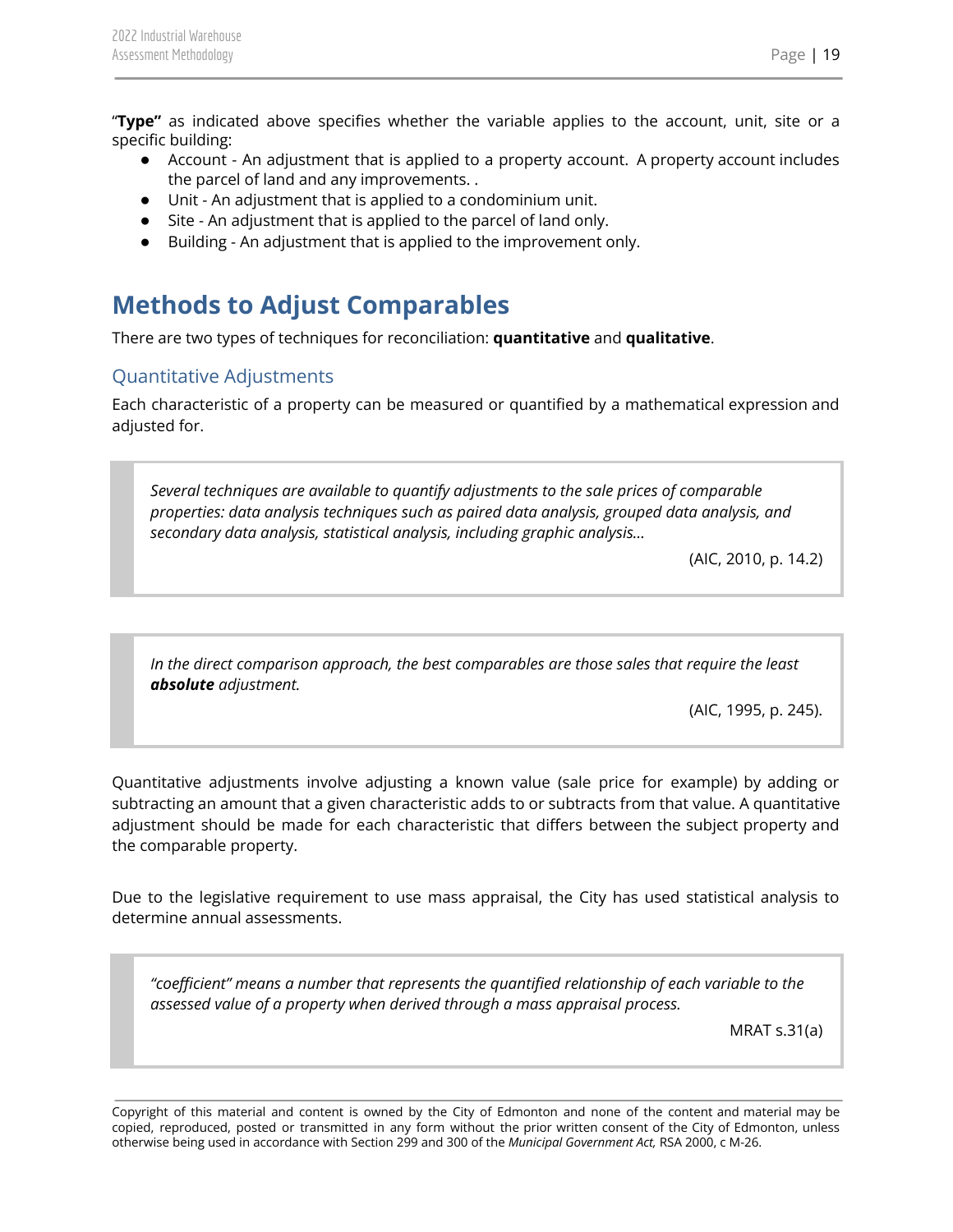The City is not required to disclose the coefficients. In the absence of quantitative adjustments, an alternative technique is qualitative analysis.

## <span id="page-20-0"></span>Qualitative Analysis

Each comparable property is compared with the subject property on an overall basis. In a qualitative analysis, comparable properties are identified as inferior, similar, or superior overall to the subject property in order to bracket the probable value range of the subject property.

*When a sale property is considered to offer important market evidence but finding the means to make quantitative adjustments is lacking, the appraiser may turn to other major direct comparison techniques, qualitative analysis.*

(AIC, 2005, p. 19.10)

*Qualitative analysis recognizes … the difficulty in expressing adjustments with mathematical precision.*

(AIC, 2010, p. 14.6 )

*…reliable results can usually be obtained by bracketing the subject between comparables that are superior and inferior to it.*

(AIC, 2010, p. 14.7)

*If one or two comparable properties require fewer total adjustments than the other comparable transactions, an appraiser may attribute greater accuracy and give more weight to the value indications obtained from these transactions, particularly if the magnitude of the adjustments is approximately the same.*

(AIC, 2010, p. 13.16)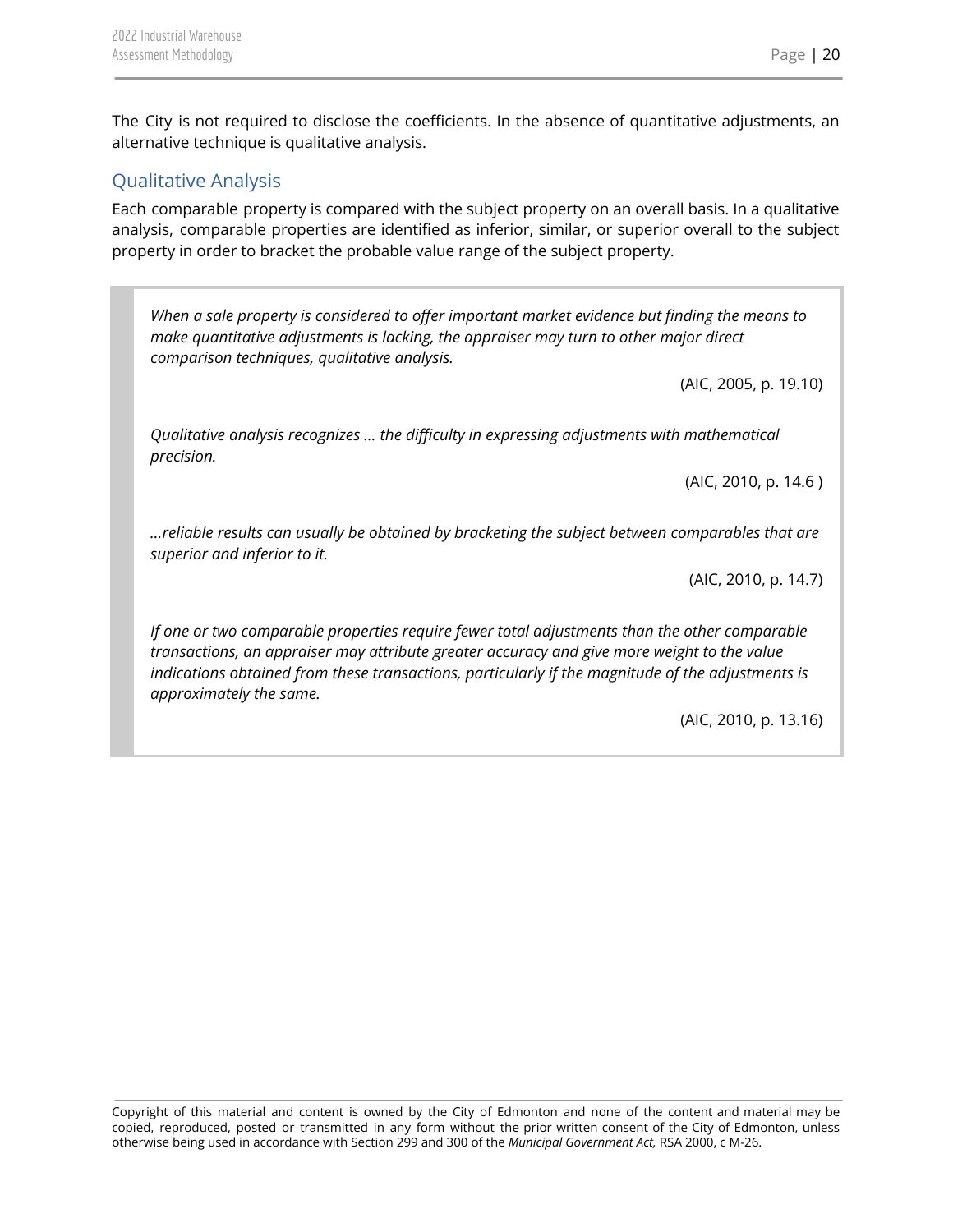## <span id="page-21-0"></span>**References**

Appraisal Institute of Canada (1995). *Basics of Real Estate Appraising Fourth Edition.* Winnipeg, Canada. Appraisal Institute of Canada (2005). *The Appraisal of Real Estate Second Canadian Edition.* Vancouver, Canada.

- Appraisal Institute of Canada (2010). *The Appraisal of Real Estate Third Canadian Edition.* Vancouver, Canada.
- City of Edmonton. (2017). *Zoning Bylaw No. 12800.* Retrieved from City of Edmonton: [http://webdocs.edmonton.ca/InfraPlan/zoningbylaw/bylaw\\_12800.htm](http://webdocs.edmonton.ca/InfraPlan/zoningbylaw/bylaw_12800.htm)
- Eckert, J., Gloudemans, R., & Almy, R. (1990). *Property Appraisal and Assessment Administration.* Chicago, Illinois: International Association of Assessing Officers.
- International Association of Assessing Officers (2013). *Standard on Mass Appraisal of Real Property.* Kansas City, the United States of America.
- Province of Alberta. (2018). *Matters Relating to Assessment and Taxation Regulation.* Edmonton, AB: Queen's Printer.
- Province of Alberta. (2018). *Municipal Government Act.* Edmonton, AB: Queen's Printer.
- The Appraisal Journal. (2015). What's So Special About Special-Purpose Property? *The Appraisal Journal, Volume LXXXIII, Number 3*, p. 229.
- University of British Columbia, Sauder School of Business (2009). *Advanced Computer Assisted Mass Appraisal.* Vancouver, Canada.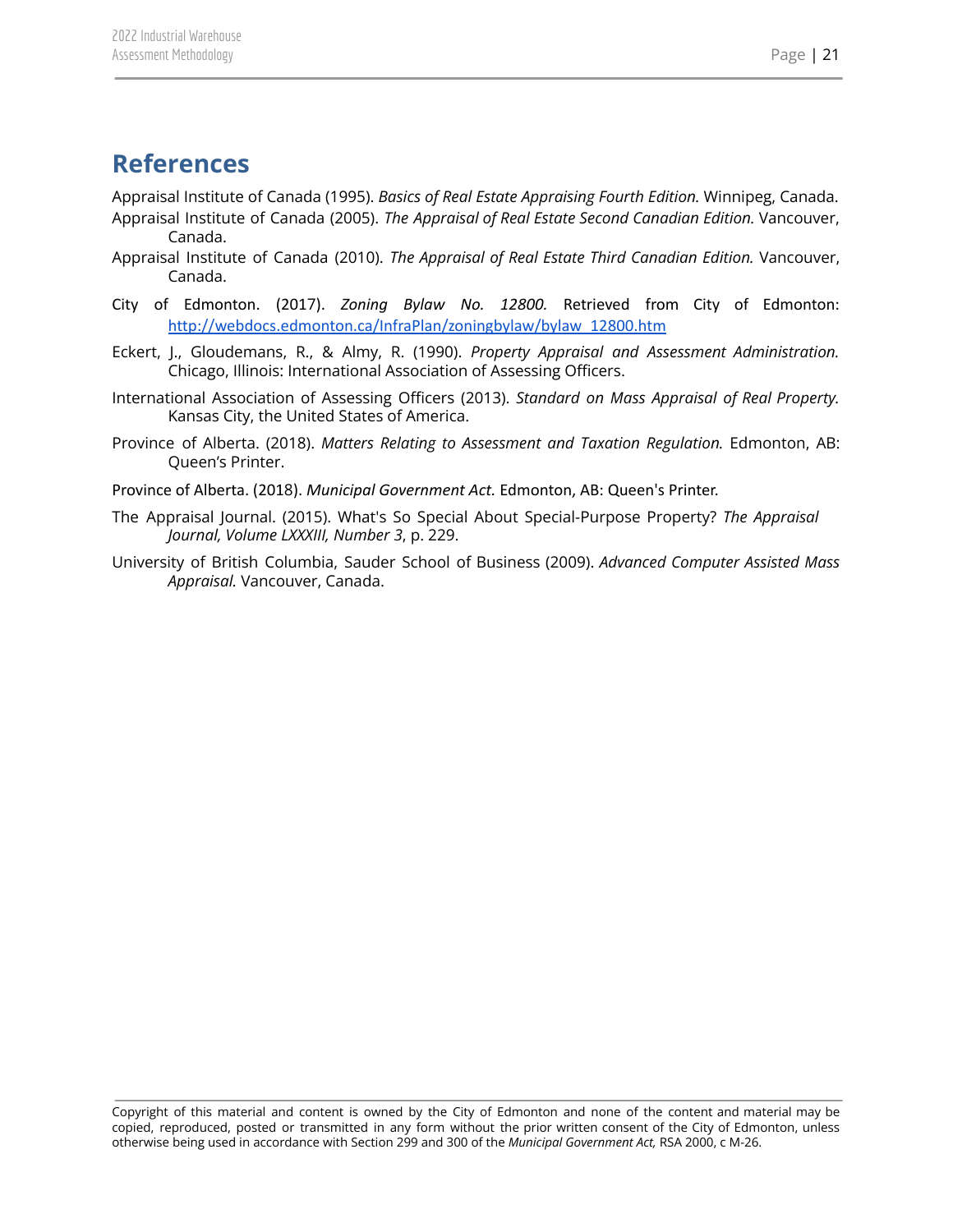# <span id="page-22-0"></span>**Appendix**

## <span id="page-22-1"></span>Industrial Warehouse Market Area Group Map

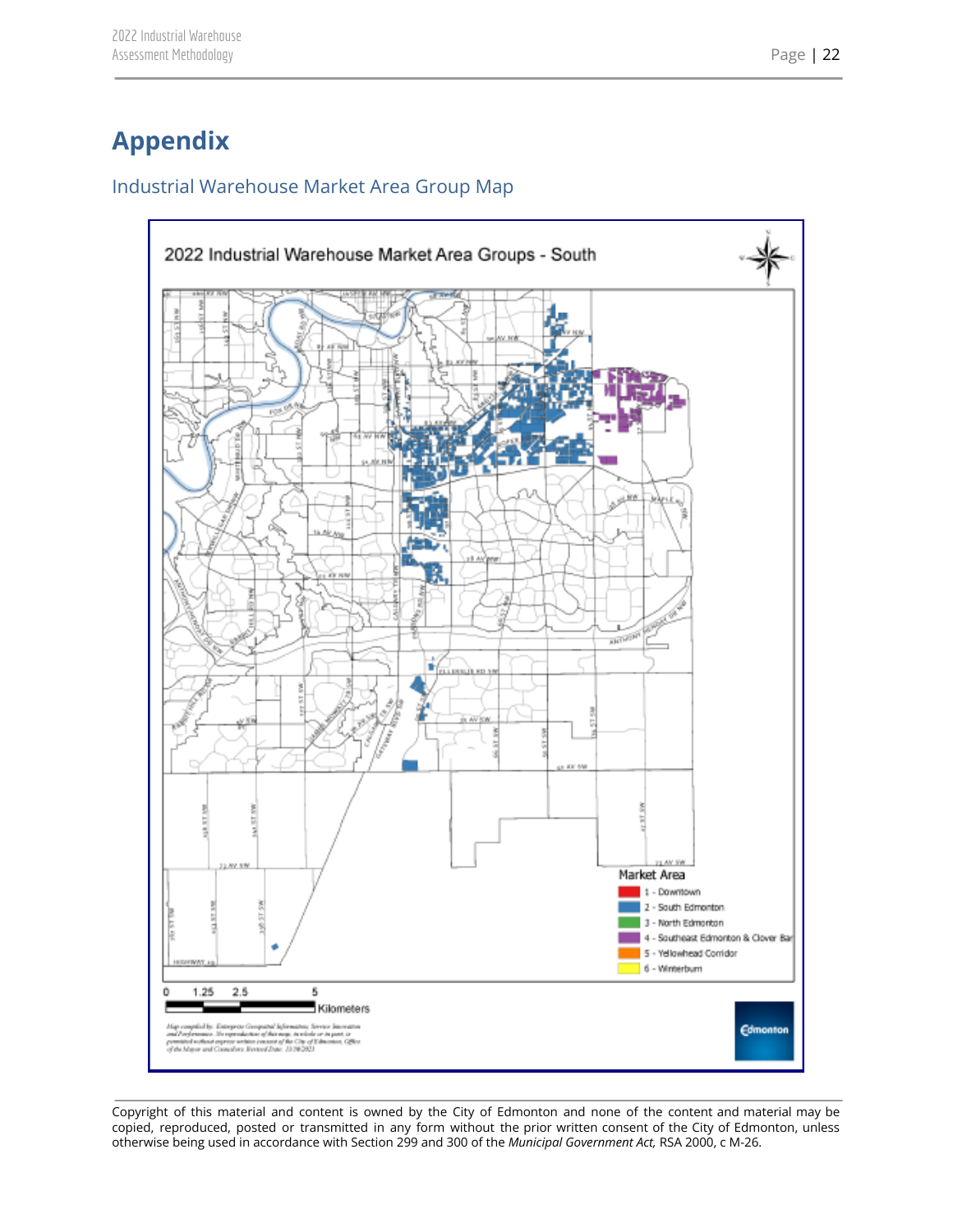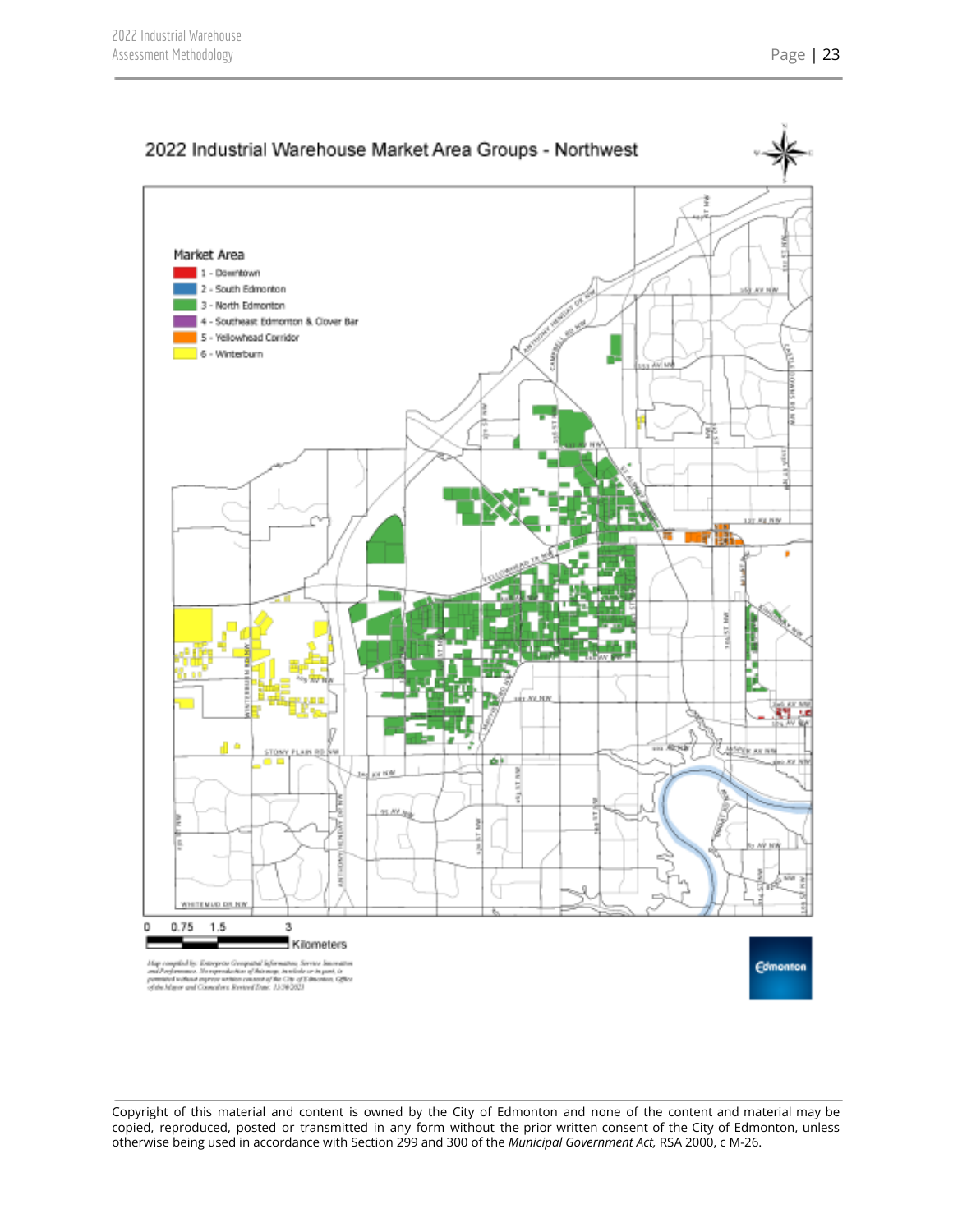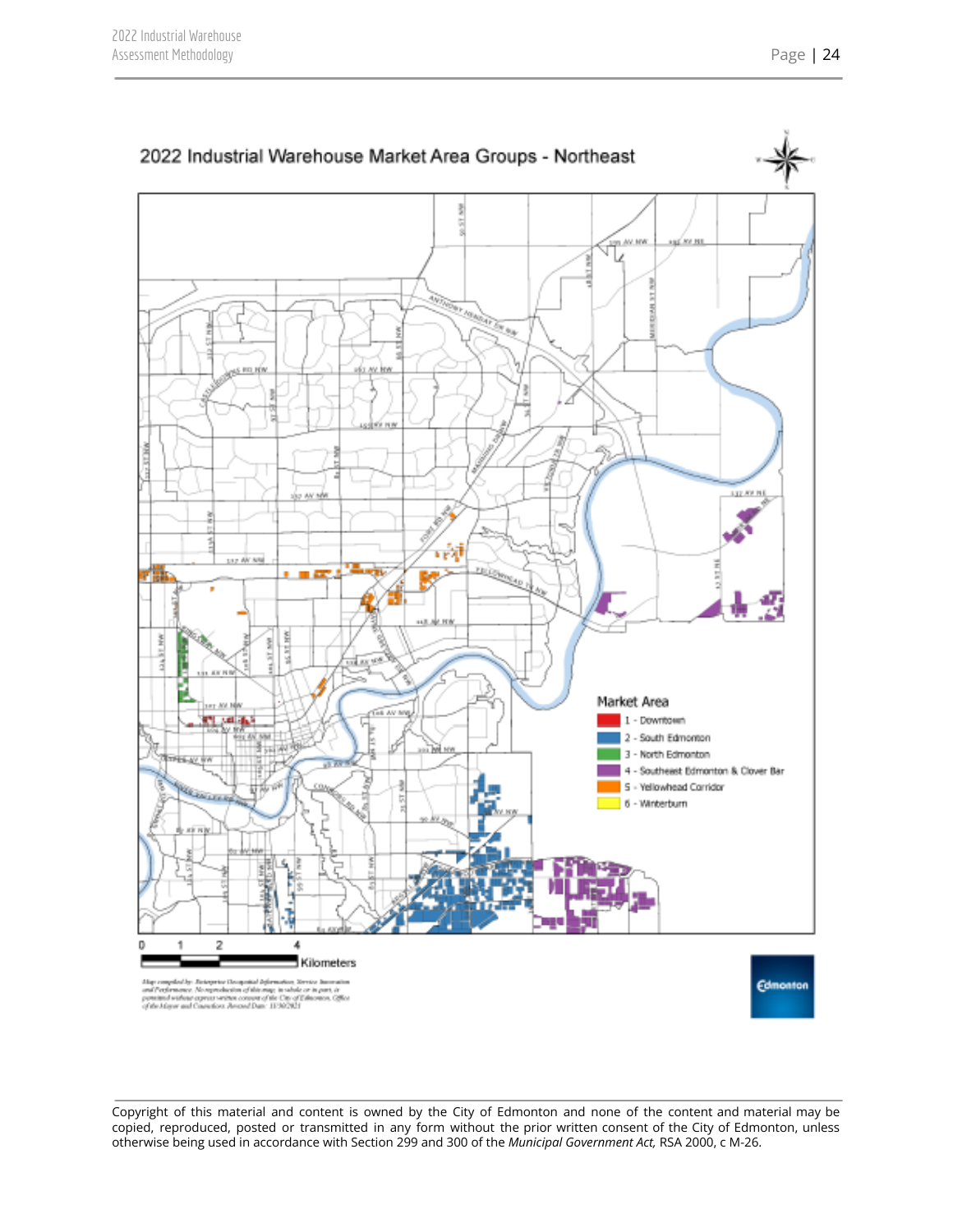## <span id="page-25-0"></span>Time Adjustment Chart

| <b>YEAR</b> | <b>MONTH</b> | <b>ADJUSTMENT</b> | <b>YEAR</b> | <b>MONTH</b> | <b>ADJUSTMENT</b> |
|-------------|--------------|-------------------|-------------|--------------|-------------------|
| 2016        | Jul          | 1.0000            | 2019        | Jan          | 1.0000            |
| 2016        | Aug          | 1.0000            | 2019        | Feb          | 1.0000            |
| 2016        | Sep          | 1.0000            | 2019        | Mar          | 1.0000            |
| 2016        | Oct          | 1.0000            | 2019        | Apr          | 1.0000            |
| 2016        | Nov          | 1.0000            | 2019        | May          | 1.0000            |
| 2016        | Dec          | 1.0000            | 2019        | Jun          | 1.0000            |
| 2017        | Jan          | 1.0000            | 2019        | Jul          | 1.0000            |
| 2017        | Feb          | 1.0000            | 2019        | Aug          | 1.0000            |
| 2017        | Mar          | 1.0000            | 2019        | Sep          | 1.0000            |
| 2017        | Apr          | 1.0000            | 2019        | Oct          | 1.0000            |
| 2017        | May          | 1.0000            | 2019        | Nov          | 1.0000            |
| 2017        | Jun          | 1.0000            | 2019        | Dec          | 1.0000            |
| 2017        | Jul          | 1.0000            | 2020        | Jan          | 1.0000            |
| 2017        | Aug          | 1.0000            | 2020        | Feb          | 1.0000            |
| 2017        | Sep          | 1.0000            | 2020        | Mar          | 1.0000            |
| 2017        | Oct          | 1.0000            | 2020        | Apr          | 1.0000            |
| 2017        | Nov          | 1.0000            | 2020        | May          | 1.0000            |
| 2017        | Dec          | 1.0000            | 2020        | Jun          | 1.0000            |
| 2018        | Jan          | 1.0000            | 2020        | Jul          | 1.0000            |
| 2018        | Feb          | 1.0000            | 2020        | Aug          | 1.0000            |
| 2018        | Mar          | 1.0000            | 2020        | Sep          | 1.0000            |
| 2018        | Apr          | 1.0000            | 2020        | Oct          | 1.0000            |
| 2018        | May          | 1.0000            | 2020        | Nov          | 1.0000            |
| 2018        | Jun          | 1.0000            | 2020        | Dec          | 1.0000            |
| 2018        | Jul          | 1.0000            | 2021        | Jan          | 1.0000            |
| 2018        | Aug          | 1.0000            | 2021        | Feb          | 1.0000            |
| 2018        | Sep          | 1.0000            | 2021        | Mar          | 1.0000            |
| 2018        | Oct          | 1.0000            | 2021        | Apr          | 1.0000            |
| 2018        | Nov          | 1.0000            | 2021        | May          | 1.0000            |
| 2018        | Dec          | 1.0000            | 2021        | Jun          | 1.0000            |

#### **Time Adjustments for Industrial Warehouse Model**